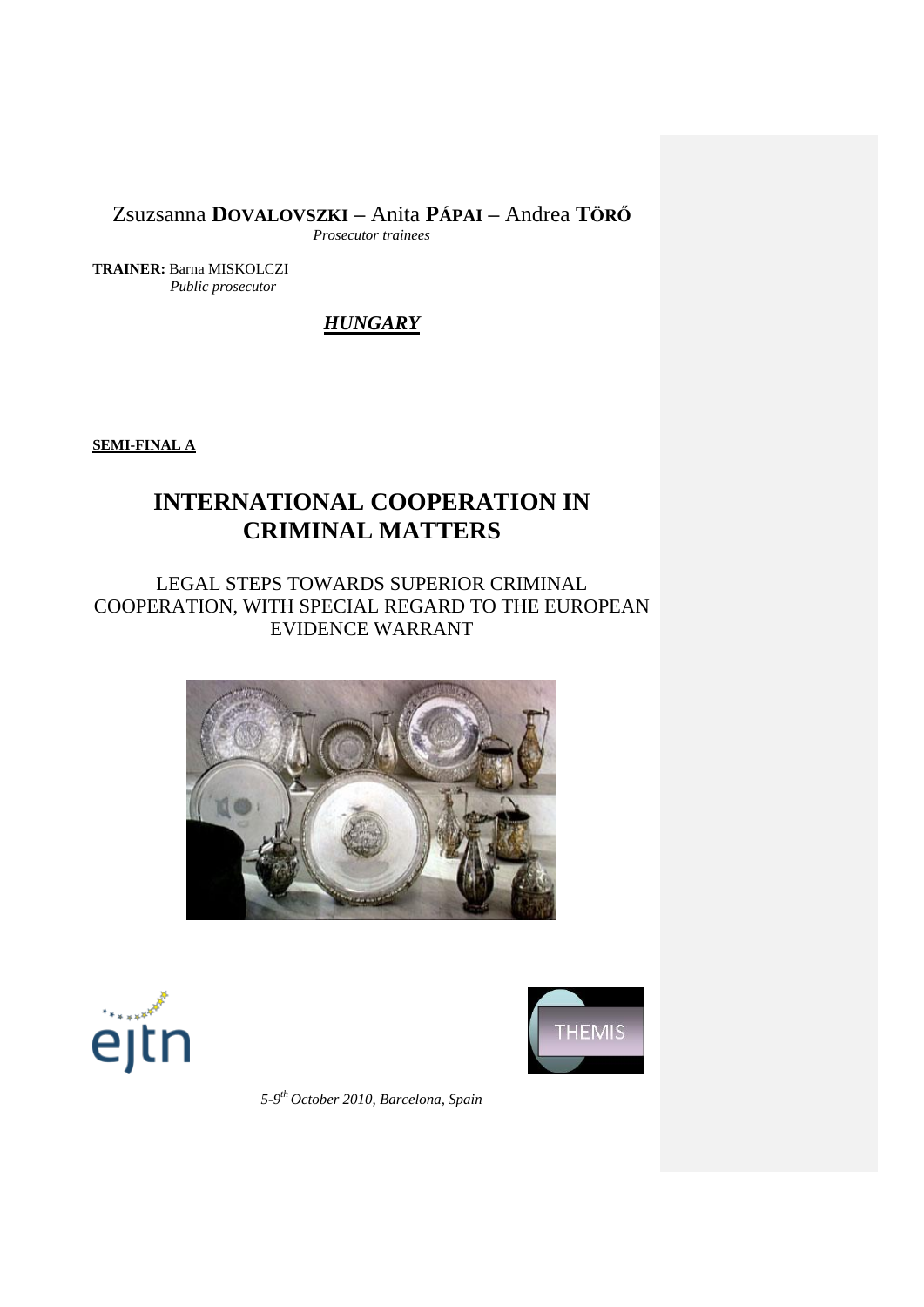## **TABLE OF CONTENTS**

| 8. REFUSAL OF RECOGNITION AND EXECUTION, THE PRINCIPLE OF DOUBLE INCRIMINATIONPAGE 9 |  |
|--------------------------------------------------------------------------------------|--|
|                                                                                      |  |
|                                                                                      |  |
|                                                                                      |  |
|                                                                                      |  |
|                                                                                      |  |
|                                                                                      |  |
|                                                                                      |  |
|                                                                                      |  |
|                                                                                      |  |
|                                                                                      |  |
|                                                                                      |  |
|                                                                                      |  |
|                                                                                      |  |

| <b>ACRONYM OR</b>   | <b>MEANING</b>                                                                                                                                                                                                |  |  |  |  |
|---------------------|---------------------------------------------------------------------------------------------------------------------------------------------------------------------------------------------------------------|--|--|--|--|
| <b>ABBREVIATION</b> |                                                                                                                                                                                                               |  |  |  |  |
| <b>EAW</b>          | European Arrest Warrant                                                                                                                                                                                       |  |  |  |  |
| <b>EC</b>           | <b>European Community</b>                                                                                                                                                                                     |  |  |  |  |
| COE                 | Council of Europe                                                                                                                                                                                             |  |  |  |  |
| <b>ECMA</b>         | Council of Europe 1959 Convention on Mutual Assistance in Criminal Matters                                                                                                                                    |  |  |  |  |
| <b>EEW</b>          | European Evidence Warrant                                                                                                                                                                                     |  |  |  |  |
| <b>EEW-decision</b> | Council Framework Decision 2008/978/JHA of $18th$ of December 2008 on the European evidence<br>warrant for the purpose of obtaining objects, documents and data for use in proceedings in criminal<br>matters |  |  |  |  |
| EIO                 | European Investigation Order                                                                                                                                                                                  |  |  |  |  |
| <b>EJN</b>          | <b>European Judicial Network</b>                                                                                                                                                                              |  |  |  |  |
| EP                  | European Parliament                                                                                                                                                                                           |  |  |  |  |
| <b>EPP</b>          | European Public Prosecutor                                                                                                                                                                                    |  |  |  |  |
| <b>EPPO</b>         | European Public Prosecutors Office                                                                                                                                                                            |  |  |  |  |
| EU                  | European Union                                                                                                                                                                                                |  |  |  |  |
| <b>EUMLA</b>        | EU Convention of 29 <sup>th</sup> of May 2000 on Mutual Assistance in Criminal Matters                                                                                                                        |  |  |  |  |
| FD                  | <b>Framework Decision</b>                                                                                                                                                                                     |  |  |  |  |
| <b>JIT</b>          | joint investigation team                                                                                                                                                                                      |  |  |  |  |
| <b>LT</b>           | <b>Lisbon Treaty</b>                                                                                                                                                                                          |  |  |  |  |
| <b>MLA</b>          | Mutual legal assistance                                                                                                                                                                                       |  |  |  |  |
| <b>MP</b>           | Member of Parliament                                                                                                                                                                                          |  |  |  |  |
| <b>MS</b>           | <b>Member State</b>                                                                                                                                                                                           |  |  |  |  |
| <b>NYC</b>          | New York City                                                                                                                                                                                                 |  |  |  |  |
| SIC                 | <b>Schengen Implementation Convention</b>                                                                                                                                                                     |  |  |  |  |
| UK                  | United Kingdom                                                                                                                                                                                                |  |  |  |  |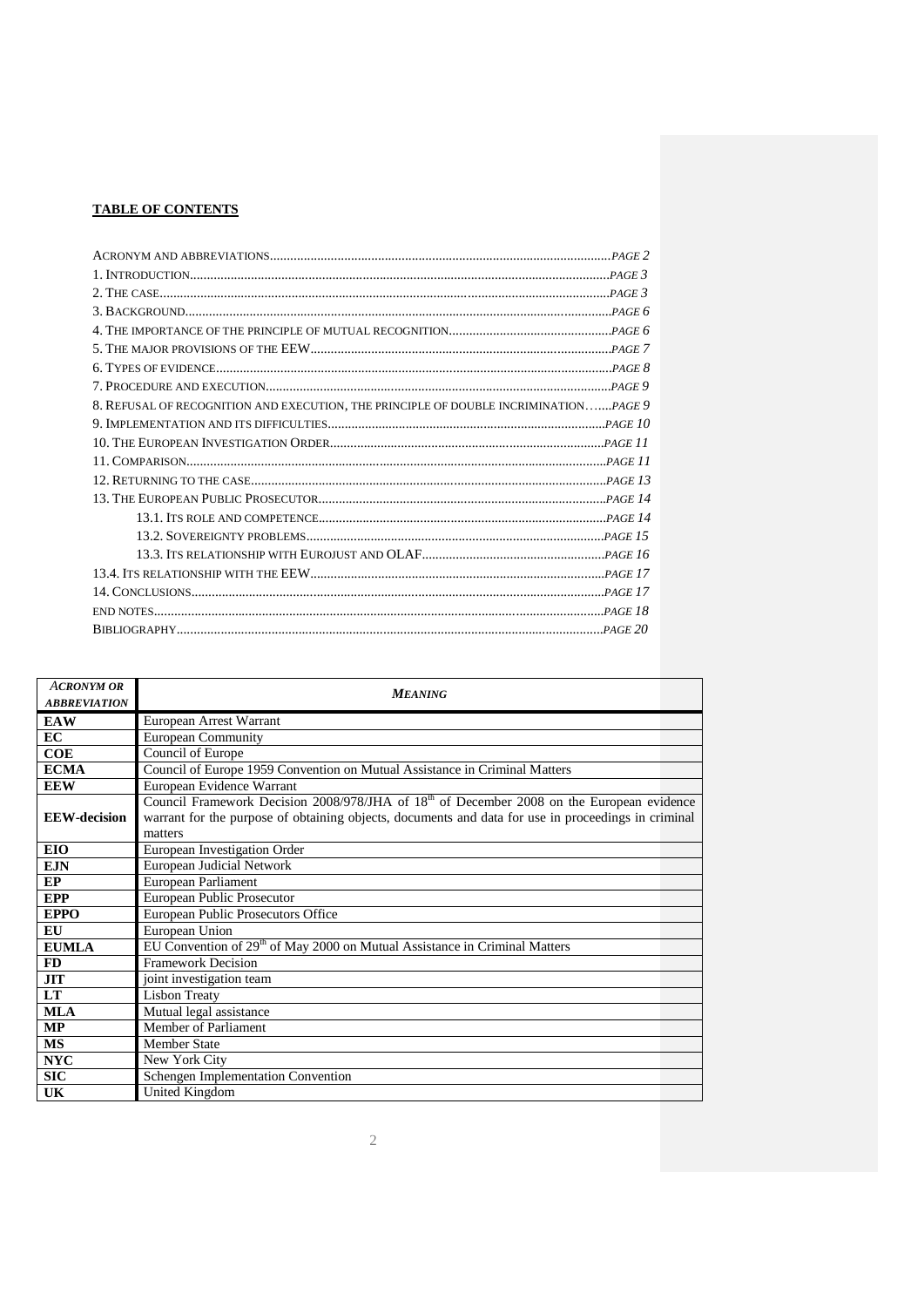#### **1. Introduction**

One of the objectives of the EU is to maintain and develop an area of freedom, security and justice, notably by facilitating and accelerating judicial cooperation in criminal matters between MSs. Facing the challenges of cross-border crimes, the administration of justice must not be impeded by differences between MSs" judicial authorities and the lack of mutual recognition of judicial decisions<sup>1</sup>. Recognizing the growing role of European criminal justice, which has been increasingly strengthened by the LT, it is particularly important to foster effective cooperation in obtaining evidence in criminal matters. A number of instruments are already in force, providing for mechanisms for a MS to seek the collection of admissible evidence in criminal matters in a crossborder context. Closer cooperation in this field is key to the effectiveness of criminal investigations and proceedings in the EU, and therefore further action to promote such cooperation is necessary.<sup>2</sup> For this reason, our paper addresses the topic of the EEW, a special, mutual recognition-based instrument.

In the beginning of our career, we are seeking to learn more and more about European criminal justice; therefore last, but not least, this topic has a great importance for us as trainees, future prosecutors in our everyday work and practice as well.

\*\*\*

In the following pages we would like to introduce how the EEW can make a difference in practice, particularly in the field of evidence exchange, and obtaining evidence – such as objects, documents or data – for use in criminal proceedings within the MSs of the EU. To be more precise, we will first introduce the background of the EEW, and then present the main features of the legal rules. At the same time, the weakness of the regulation will be exposed. We will begin by introducing a special case, which is not only an iconic example of a dirty international trade that is destroying the world"s cultural heritage, but is also one that presents the obstacles and difficulties of gathering and seizing foreign evidence. After presenting the mentioned legal provisions and instruments, we will return to the question of the special case, and attempt to offer a possible solution to conclude the argument about it.

Many people think that a connection exists between the EEW and the EPP; therefore we also examined this question and present our observations and opinion.

#### **2. The case**

It is well known in Hungary, that a soldier in the Hungarian Army, *private József Sümegh*<sup>3</sup> , had found an antique silver treasure buried deep in the ground in the late 1970"s in the town of Polgárdi, near Lake Balaton in Hungary. Later on, his dead body was found in an abandoned wine cellar on 17<sup>th</sup> of December 1980, also near Lake Balaton, only hours before the scheduled time of a huge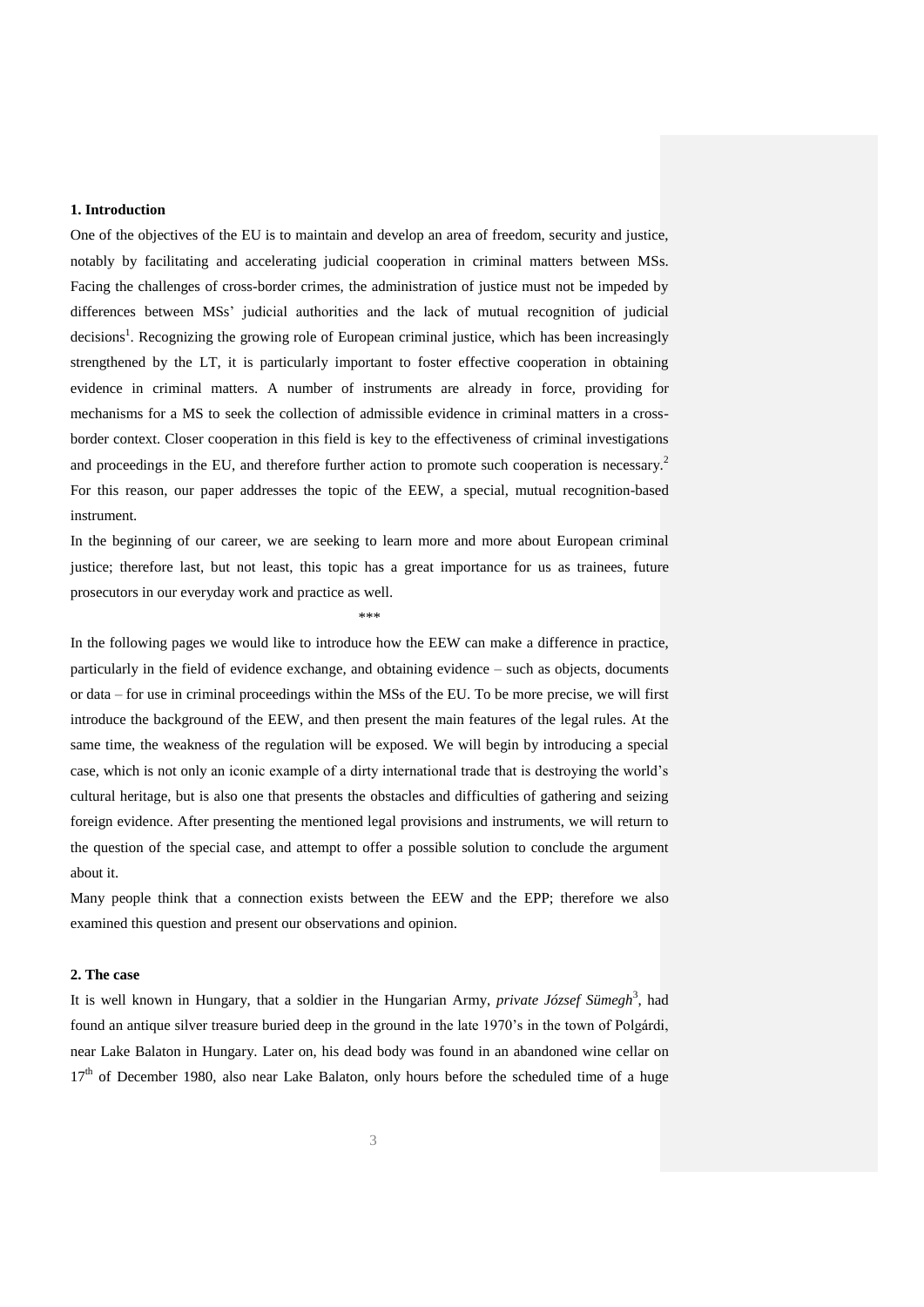blasting in the nearby mine, which would have destroyed the abandoned wine cellar too. The death was first described as a suicide, but later it was termed a murder<sup>4</sup>.

The mysterious treasure is a hoard of silver objects from the late Roman Empire, which is nowadays known as the *Seuso Treasure*. It gets its name from a dedication carved into one of the most spectacular pieces in the collection, a large silver platter. *Seuso* was a very rich man, who lived in



the Roman Empire at the end of the  $4<sup>th</sup>$  century, but how he got his wealth and what he did during his life are lost in the mists of time<sup>5</sup>.

Documentation from the Lebanese Embassy in Switzerland stated that the treasure had been found in the Tyre and Sidon regions of Lebanon. On that basis, the collection was sold by a Lebanese-born art dealer, called Halim Korban to Sir Peter Wilson, the former chairman of Sotheby"s. In 1983, he

wanted to sell the treasure to the *Paul Getty Museum* in Los Angeles. Mr. János György Szilágyi, a Hungarian expert in Roman archaeology was visiting one of his old friends - who was actually the head of the antique department of the Getty Museum. He was therefore able to see the treasure, and he found the word "*Pelso*" on a plate, which means "Lake Balaton" in Latin. The Lebanese export licenses had been proved to be falsified, which also led the Museum lose its interest in buying the treasure.

When the deal fell through, Sir Wilson persuaded *Lord Northampton* to invest in the venture, at which time the 14-piece collection became entirely owned by Lord Northampton. He exhibited the treasure in NYC in 1990, when Hungary obtained an injunction barring the treasure"s removal from NYC. The claim was rejected by the Appellate Division of New York"s State Supreme Court and Lord Northampton was able to return the treasure to London. The court also concluded that the Lord had played no part in the theft of the treasure<sup>6</sup>, and in fact the Lord sued his solicitors for damages in relation to advice purchasing the silver treasure with such unknown origin.

Hungarian experts did not really get the chance to study the collection in details during the trial, they only received some samples taken off some pieces of the treasure. However, comparisons of soil samples from the Lake Balaton region and residues found on the Seuso treasure proved to be the same, but the results of this comparison and other analysis could not be introduced in court, because the deadline given by the judge to execute the different analysis and examinations was exceedingly short, not to mention the travelling time from NYC to Hungary and back. Actually, the Hungarian analysts and experts told the judge, that the analysis could not carried out by the given deadline regard to the lack of time, but the judge did not modified the deadline.

It is notable, that a large villa estate located around Lake Balaton and a silver table, called the "*quadripus'* had been found in Hungary and Seuso may have been the proprietor of them. In 1993, a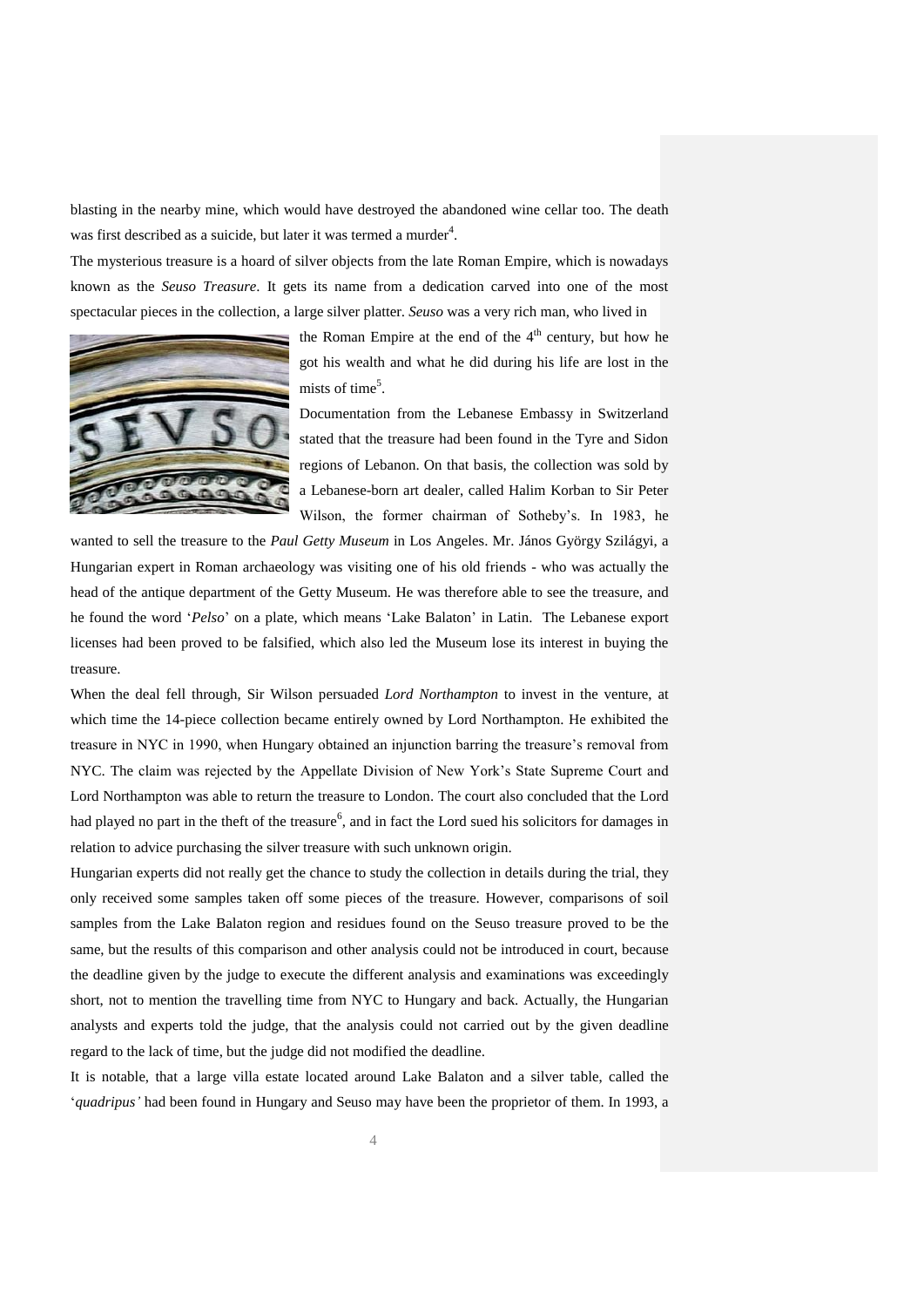prisoner, named *József Lelkes* stated, that his old friend, József Sümegh had found the treasure. In addition, three other people, who knew about the treasure died in mysterious circumstances too<sup>7</sup>.

The Hungarian police interviewed several witnesses who knew József Sümegh. They all stated, that József Sümegh had told them about finding a buried, silver treasure near Lake Balaton. He also had a fiancé he wanted to marry, and they were saving for their own house, therefore his death could not be a suicide. Witnesses also stated that József Sümegh had started to sell some pieces of the collection to a Lebanese dealer not long before his death. Experts and also these witnesses state that the collection consists of about 200 pieces, not just  $14<sup>8</sup>$ . Unfortunately, the above mentioned witnesses could not be heard at the NYC court, as the judge reasoned that the murder case was not linked to the civil case about the ownership of the treasure.

Anyway we believe that the treasure must have been looted from Hungary and the Lord is in possession of a stolen property. Since the 1990"s Hungary has been seeking the return of the Seuso treasure, even referring to the mentioned criminal proceedings. Actually, several initiations also have been launched in Hungary<sup>9</sup> in the past few years in order to examine the pieces of the treasure by professional experts and authorities to settle the argument about it. As Hungary is such a fresh MS of the EU – joining the union only in  $2004 -$  in the early 1990's only the slow and inefficient legal assistance was for Hungary"s service to obtain such evidence from the UK. This type of request is carried out through diplomatic channels, and a country like Hungary, which used to be a part of the communist regime until the late 1980"s, and without having any practice in diplomatic cases, could not initiate such a procedure and issue any requests towards the UK. We also should point out, that Hungary had become a member of the COE only in November  $1990<sup>10</sup>$ ; therefore the ECMA was ratified by Hungary in  $1994<sup>11</sup>$ .

Also as the legal systems in the UK are very different from the legal systems of many other countries, the procedures for obtaining evidence from the UK under MLA are unique. MLA can be provided on the basis of comity (good relations) and reciprocity between countries<sup>12</sup>. It is therefore not essential to be a party to any particular international convention in order to give or request/receive MLA in the UK.

You may wonder, why we think that the EEW may change anything about this case, especially, if different analysis, examinations have already been done. The answer arises from some quite suspicious and unexplainable circumstances, such as that the interpreter at the NYC court could not speak Hungarian correctly, and therefore several mistranslations occurred; and the aforementioned affair with the deadline given for the experts and analysts.

In this paper, we tried to think through, if the EEW could help solving the above mentioned situation, and if the answer is yes, then how it could be managed.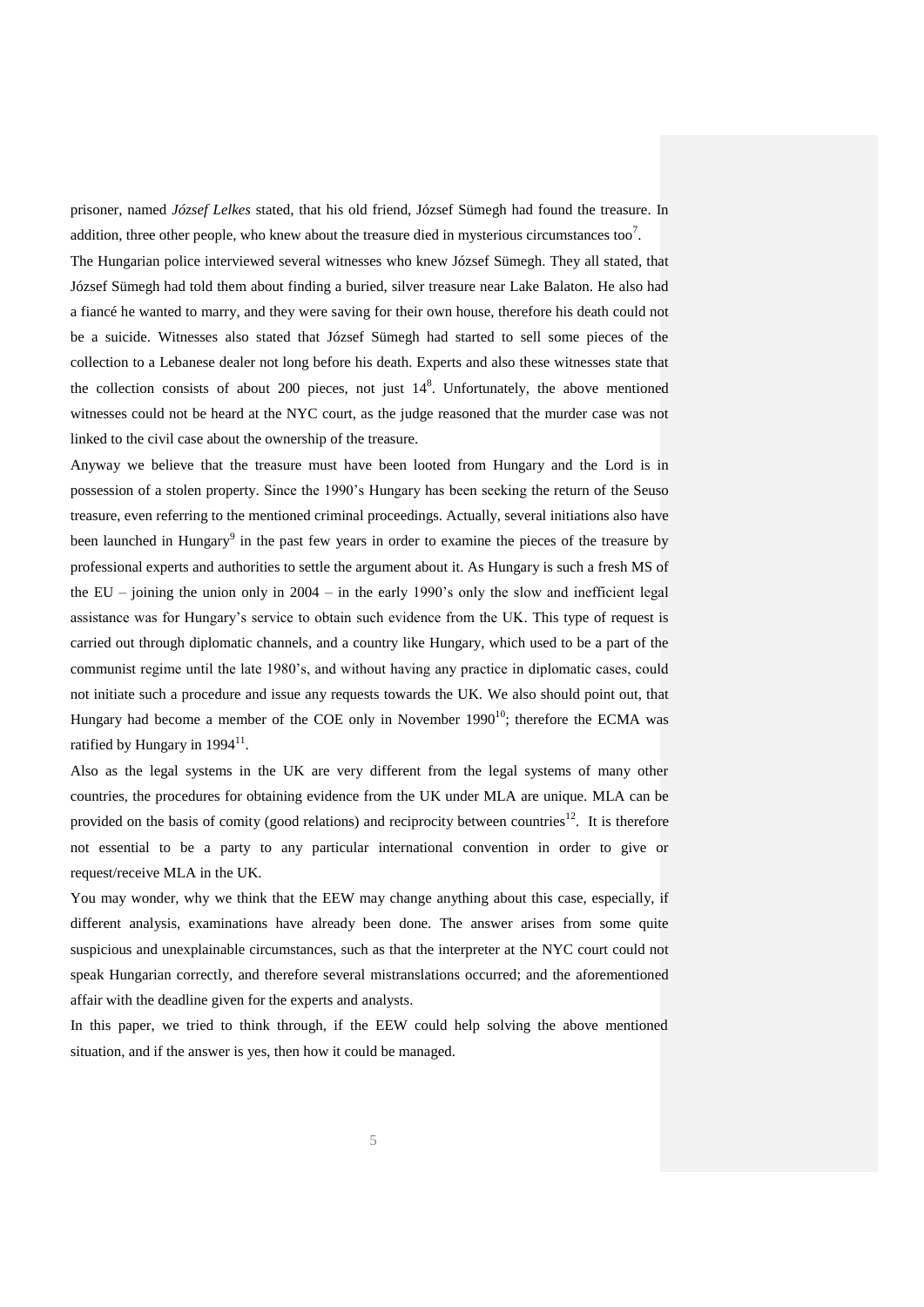#### **3. Background**

Currently, the transmission of criminal evidence between MSs of the EU is governed by a number of different legal instruments. First of all, the Council of Europe established a *Convention on Mutual*  Assistance in Criminal Matters in 1959<sup>13</sup>. The EU has adopted a number of different measures building upon the Council of Europe Convention and its Protocols, namely: the *Schengen*  Convention<sup>14,15</sup>; the *EU Convention of 29<sup>th</sup> May 2000 on Mutual Assistance in Criminal Matters*<sup>16</sup>, which entered into force in  $2005^{17}$ . There is a 2003 FD concerning freezing orders in relation to assets or evidence<sup>18</sup>: a freezing measure under this FD is a preparatory step pending the subsequent transfer of evidence. We should also note the 1990 *Convention on Laundering, Search, Seizure and Confiscation of the Proceeds from Crime*, and the Council FD of 13<sup>th</sup> June 2002 on the *EAW* and the surrender procedures between MSs.

#### **4. The importance of the principle of mutual recognition**

The EEW is based on the *principle of mutual recognition* on a high level of confidence between MSs. Before elaborating the EEW in details, it is essential to investigate the bases of concerning legal rules. On the ground of their legal nature, norms and conventions regulating the cooperation between MSs can be divided into two categories. In the initial period of cooperation, conventions based on international public laws were created alone. It is a characteristic of these conventions that they regulate cooperation between the states, on the basis of international public law, and not between authorities, and requests are sent to the central authority of the contracting state, thus, this is of capital importance in connection with request execution. In case of requests and their execution, everything has to be done in a diplomatic way, consequently, the principle of indirectness predominates. Norms based on recognition, which appear in EU law in the previous Third Pillar law, indicate the development of criminal cooperation.

This means a higher level of cooperation as the judicial authorities of MSs contact one another directly and execute the requests often by simply filling in a form. The latter form of cooperation is based already on the principle of mutual recognition, which is beginning to replace the principle of MLA this way.

The legally binding EU laws of record of verification concerning criminal cases can be listed into two categories. On the one hand, there are norms which are grounded on the principle of MLA and thus, they are similar to the conventions based on international public laws, with regard to the considerations mentioned above. This category includes, first of all, the ECMA and its Protocols and the  $SIC<sup>19</sup>$ . On the other hand, there are also norms which are based on the principle of mutual recognition, for example, the EAW and the surrender procedures between  $MSS^{20}$ , or the EEW<sup>21</sup>, which will be discussed below.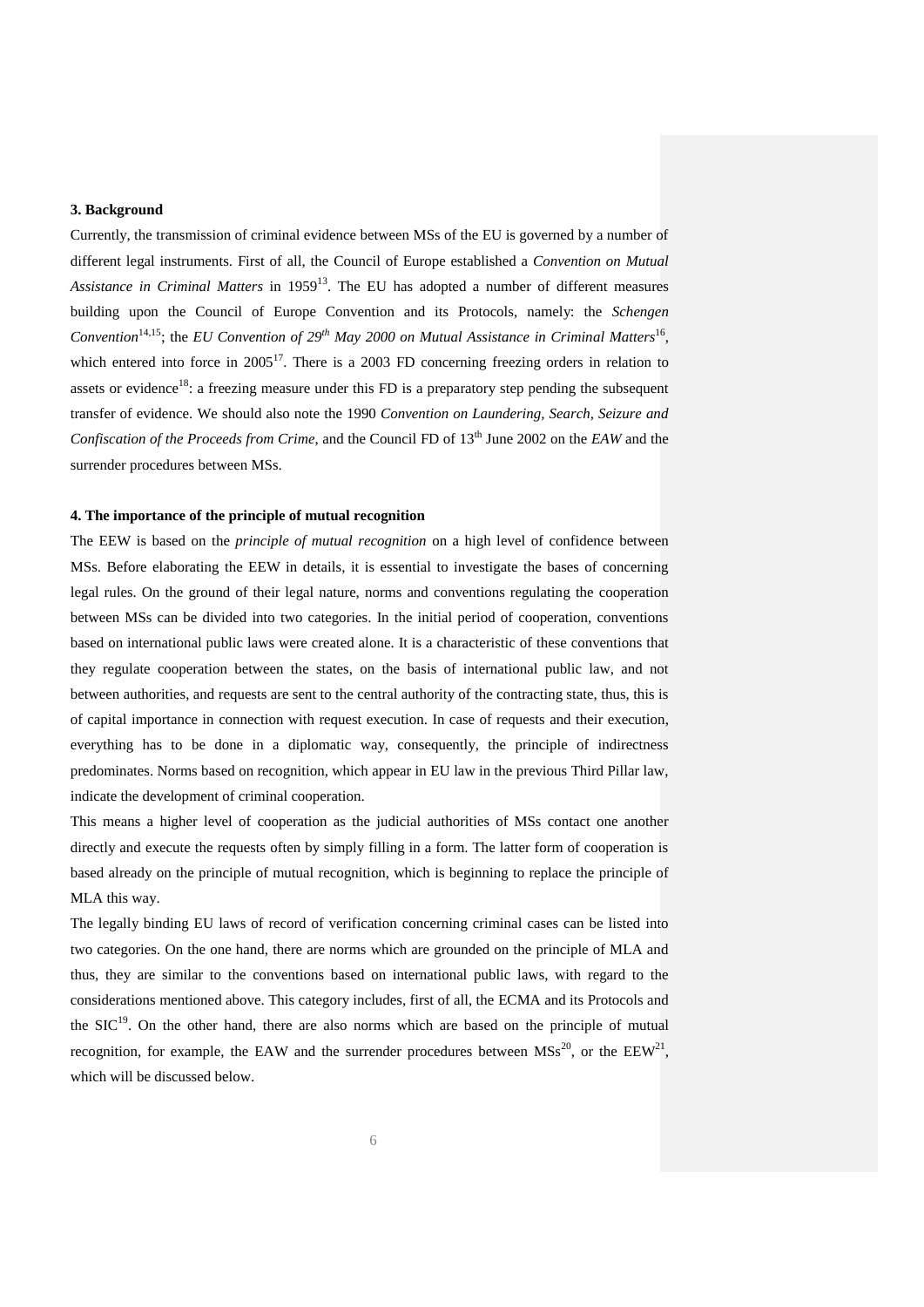With regard to the principle of mutual recognition, a decision made by a judicial authority of a MS (which is of course legally binding and executable according to the law of the particular state), is recognised in another MS without any procedural act, thus it is valid and executable as well. Consequently, the principle of mutual recognition is much faster and more effective than the obsolete principle of MLA, which will hopefully be replaced by the former one for good.

The EU has set itself the objective of maintaining and developing an area of freedom, security and justice. Within its framework, it was first the 33<sup>rd</sup> point of *Tampere Conclusions* of the European Council in  $1999^{22}$  that articulated that the principle of mutual recognition should become the cornerstone of judicial cooperation in both civil and criminal matters within the Union.<sup>23</sup>. After that, Hague Programme<sup>24</sup> treats the creation of the EEW as a crucial issue.

#### **5. The major provisions of the EEW**

In line with the Tampere Conclusions, the proposal for the Council FD on the transmission of evidence was published by the Commission on the  $14<sup>th</sup>$  of November 2003. The free movement of evidence is realized in the EU with the FD, which was adopted in 2008.

The structure of the warrant"s regulation follows basically the structure of the EAW. The point of the warrant is providing *quicker and more effective* judicial cooperation in criminal matters by a single, fast and effective mechanism for obtaining evidence and transferring it to the issuing MS. Assistance in collecting evidence is one of its purposes. This form of assistance, which is already based on the principle of mutual recognition, can be much more efficient and quicker than that in the case of slow procedures still regulated by the frames of MLA. There is no need to use the diplomatic route in the case of requests, the transmission and takeover of evidence, as the principle of directness predominates in the present FD. The form necessary for issuing EEW can be found in the annex of the FD. The form is very simple and obvious; therefore it is easy to fill it, even if the issuing authority is not an expert in the executing State"s official language. The form must be sent directly to the competent authority of the executing state. EJN could give assistance and information to MSs to find the competent authority of the executing state.

The essential advantage and obvious aim of this legal instrument based on the requirement of mutual recognition, is that it can regulate areas which have not been regulated by international law traditions and reciprocity so far or which have not been regulated at all with regard to the fact that previously there would not have been a chance for e. g. executing a search or seizure in the area of the requested state in a citizen"s house on the basis of either European or international conventions.

The warrant uses the word "*evidence*", which can imply evidence in a narrower sense too than the one that is regulated by the MSs' criminal procedure laws.<sup>25</sup> Article 2 of the FD includes definitions of the terms; however, these are only procedural law terms. Even the list of these procedural law terms is incomplete, as except for search or seizure it does not define any compulsory measures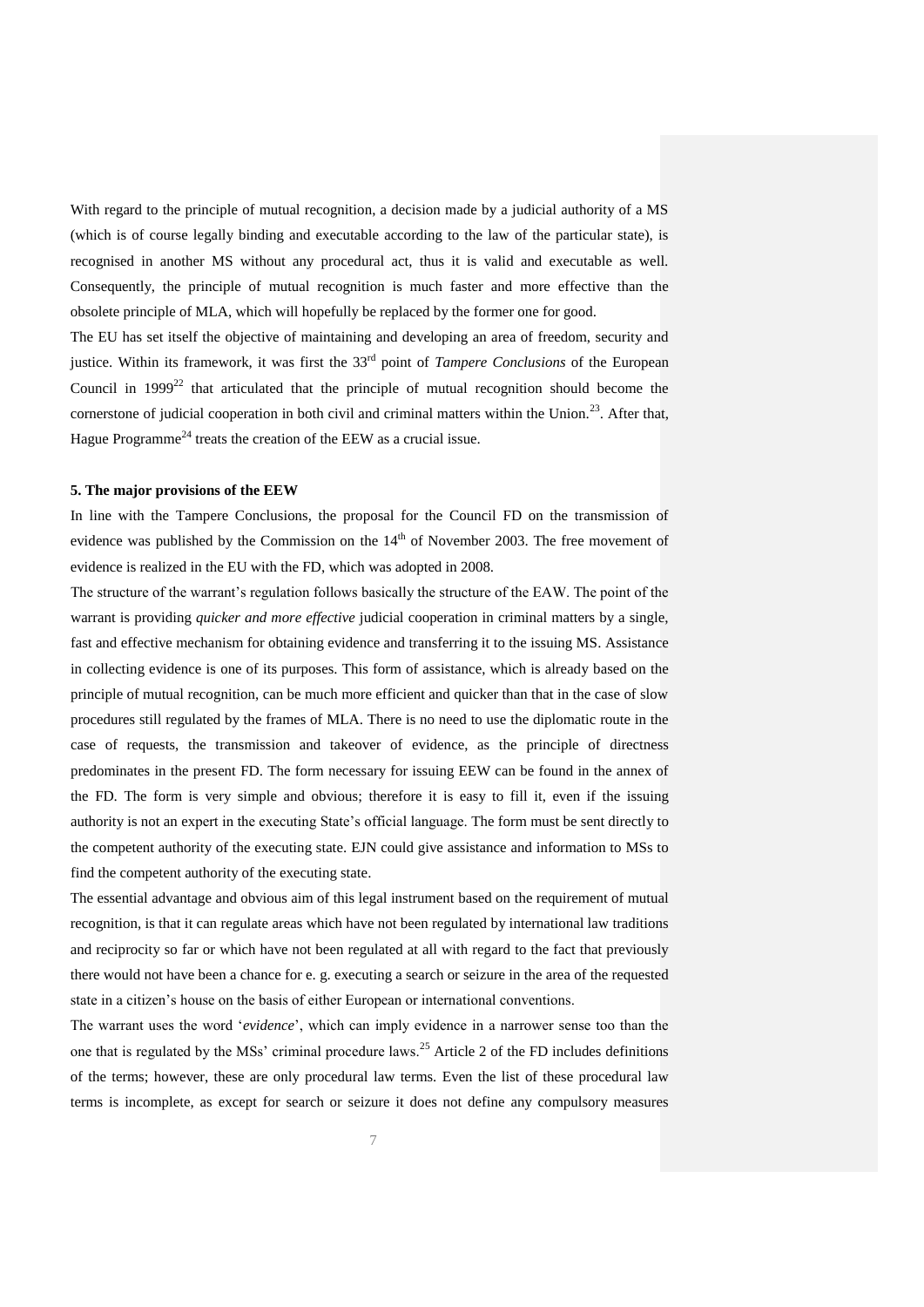referring to the record of verification or procedural law coercions. In fact the FD does not refer to 'evidence' except in its name.

The principle of mutual recognition is based on a *high level of confidence* between MSs, though it does not include the maintenance of human rights, in contrast with the EAW.<sup>26</sup> In spite of this fact, several of its provisions guarantee the utmost predominance of human rights. The EEW should therefore be issued only by judges, investigating magistrates, prosecutors and certain other judicial authorities. The FD does not cover police, customs, cross-border law enforcement and coordinational cooperation, which are regulated by base treaties, for example, the SIC. It is not clear whether a defendant or his defence attorney could apply to a competent judicial authority asking to issue a EEW. If not, the principle of equality of arms would be clearly violated

It is also a guaranteed regulation of the FD"s requirement that an EEW can be issued only where obtaining the objects, documents or data sought is necessary and proportionate for the purpose of the criminal or other proceedings concerned. In addition, an EEW should be issued only where the objects, document and data concerned could be obtained under the national law of the issuing state in a comparable case. The responsibility for ensuring compliance with these conditions should lie with the issuing authority. For the sake of obtaining objects, documents or data sought, the executing authority should use the least intrusive means when executing the request in connection with the person concerned. The provision that the issuing state obligates the executing authority to follow specified formalities and procedures in respect of legal or administrative processes is intended to eliminate the difference of procedural laws. <sup>27</sup>

A further condition of the issuing of the EEW is that the objects, documents and data can probably be accepted as evidence in proceedings to which they were required. By this, the legislator has tried to prevent the authorities of MS from obtaining evidence by this warrant through the avoidance of inside instructions and norms referring to the use of evidence.

#### **6. Types of evidence**

The EEW can be used for obtaining evidence that *already exists, directly available and accessible*. If it would be necessary to carry out a search or seizure for the execution of the EEW, it shall include any measures under criminal procedure as a result of which a legal or natural person is required, under legal compulsion, to provide or participate in providing objects, documents or data and which, if not complied with, may be enforceable without the consent of such a person or it may result in a sanction. Thus, the evidence can be in the possession of certain defined authorities as well, or in the possession of people or legal entities.

Article 4 of the FD defines the scope of the EEW, however the EEW is not permitted to be used to initiate the following actions: conduct interviews, take statements or initiate other types of hearings involving suspects, witnesses, experts or any other party, including telephone references and video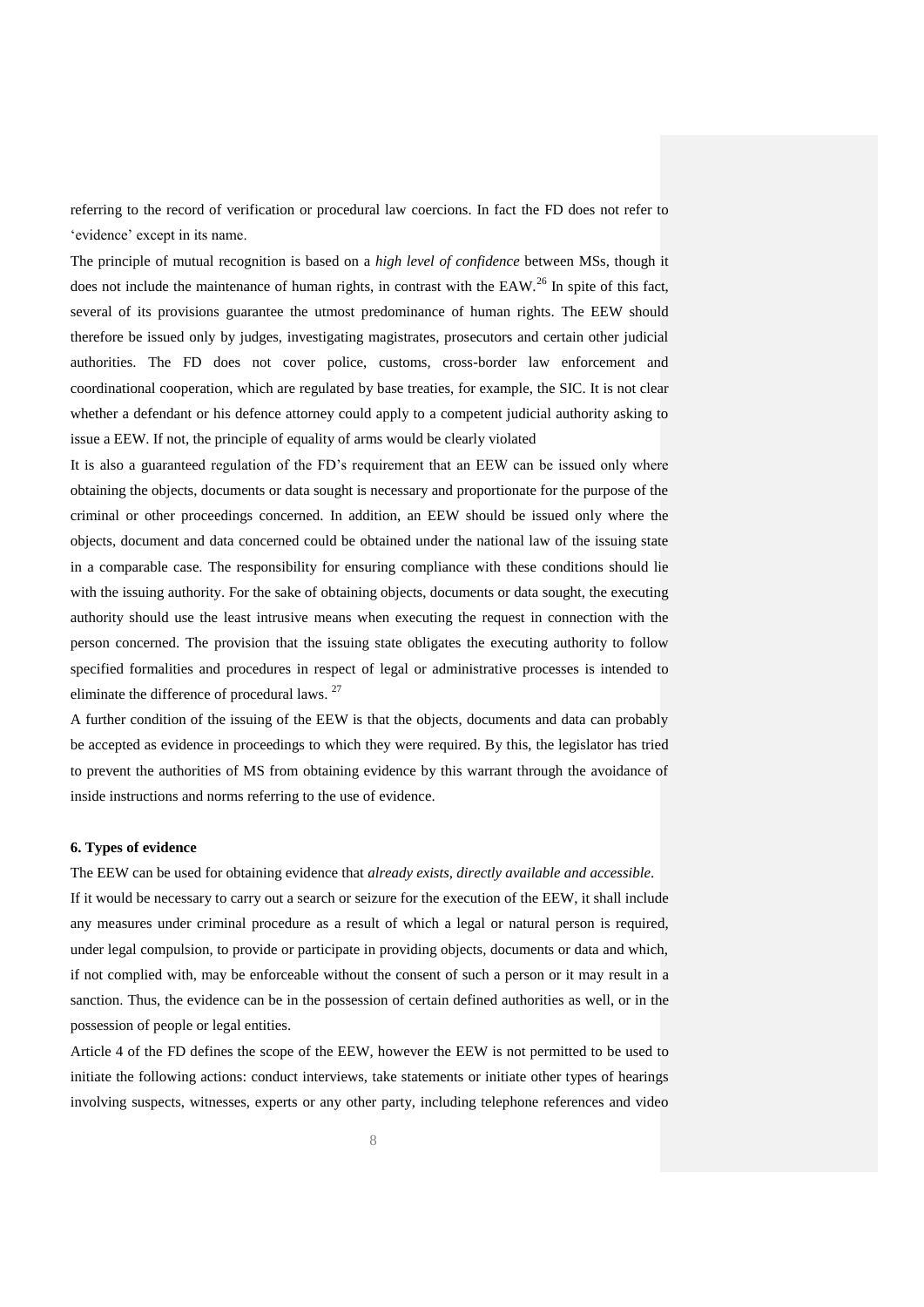conferences. Carry out bodily examinations or obtain bodily material or biometric data directly from the body of any person, including DNA samples or fingerprints, whether from hair, mouth or blood of a person. Obtain information in real time such as through the interception of communications, covert surveillance or monitoring of bank accounts. Obtain communications data retained by providers of a publicly available electronic communications service or a public communications network. Conduct analysis of existing objects, documents or data, e.g. it could not be used to require the commissioning of an expert"s report. Although, it is possible and allowed to obtain existing records of intercepted communications, surveillances, and interviews with suspects, and results of DNA tests etc. A copy of criminal records can be asked for too.

Based on the above mentioned facts, we can state that a request for obtaining evidence refers only to evidence which is already available in the executing state and which has already been recorded and prepared by the authorities of the executing state.

#### **7. Procedure and execution**

An EEW can be used for obtaining of objects, *documents and data* only in criminal procedures for which an evidence warrant can be issued.

The EEW is transmitted by the issuing authority directly to the competent authority for execution. The issuing authority has to fill a single, standardized document and translate it into an official language of the executing MS. The executing authority shall take possession of the objects, documents or data without delay and, no later than 60 days after the receipt of the EEW by the competent executing authority.<sup>28</sup>

The executing state is bound to execute the request without further formalities, however, the FD defines a few procedural underlying principles which the executing state is obliged to fulfil during the request, thus, it is bound to treat the concerned person with tolerance, and in case of a natural person, the transmission of the requested document should not infringe the prohibition of self incrimination.

The executing state is bound to execute the request according to the national proceedings law. On the basis of this, the executing MS is bound to restrict its own procedure law even if this restriction is not known by the law of the requesting state.

#### **8. Refusal of recognition and execution, the principle of double incrimination**

The FD considerably restricts the possibility of the warrant's refusal of recognition for the MS. Any decision to refuse recognition or execution shall be taken as soon as possible and, no later than 30 days after the receipt of the EEW by the competent executing authority.

Instead of elaborating the grounds for refusal, it is worth writing about the connection between the principle of mutual recognition and double incrimination as a ground for refusal. It implies the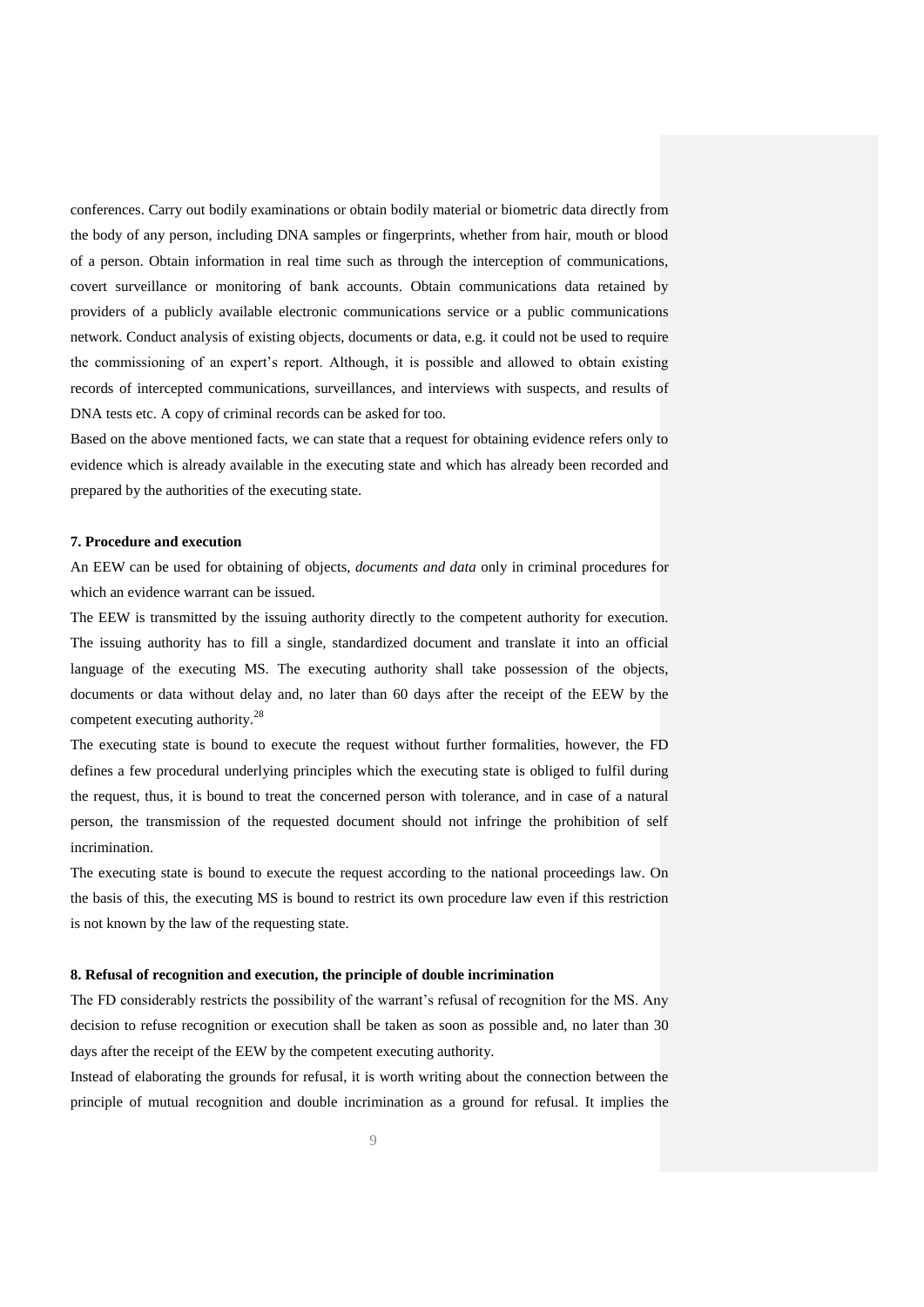gradual liquidation of the principle of double incrimination that in case of emphasized crimes the requirement of double incrimination cannot be applied on the basis of the provision of the FD, except for cases of a necessary search or seizure. With regard to this, the executing state is bound to fulfil the request in case of emphasized crimes even if the crime committed does not count as a crime in the executing state. However, regarding that the annex lists crimes such as murder, terrorism, human trafficking, etc.<sup>29</sup>, such a case can be hardly imagined.

Despite this fact, it raises a problem to define the crimes in the list, as the FD does not do it, and there is no existent unified European criminal code. Thus, when defining a crime, the MS has to appeal to its own criminal substantive law. Therefore, it can happen that a crime does not exist by the law of the executing state. By taking it into account, it would have been better to define certain emphasized crimes (even on several pages if necessary) and explain the state of facts.

On the basis of the principle of mutual recognition, as a possible solution to this problem, MSs are bound to fulfil the requests issued by the judicial authorities of other  $\overline{MSs}$ <sup>30</sup> Consequently, while in case of procedural law it is the law of the executing state that is authoritative, in case of substantive law the proceedings have to be done according to the law of the issuing state.

#### **9. Implementation and its difficulties**

Concerning the implementation of the FD, by the 19<sup>th</sup> January 2011, MSs shall transmit to the General Secretariat of the Council and to the Commission the text of the provisions transposing into their national law the obligations imposed on them under the EEW-decision. However, the implementation is not so smooth. There are several difficulties which are hindering implementation and comprehensive application among MSs, a few of these include: the difference between the substantive and procedural law of MSs, the lack of certain criminal codes, and questions raised by double incrimination.

As stated above, the operative EU norms in record of verification concerning criminal cases consist of several parallel norms, which are built on diverse underlying principles; on one hand on the principle of MLA, on the other hand on the principle of mutual recognition.<sup>31</sup> Then, it makes the application of norms difficult, furthermore, it can cause insecurity within the circle of people applying the law. We can consider the norms based on the MLA slow and inefficient, since they do not have any provisions about the forms applied for the issuing of requests concerning the obtaining of evidence that can be found in other MS, or about defined deadlines referring to the implementation of requests. Even norms grounded on the principle of mutual recognition are problematic from the aspect that they refer only to a defined type of evidence, furthermore, they accept several reasons regarding the refusal of the warrant"s execution.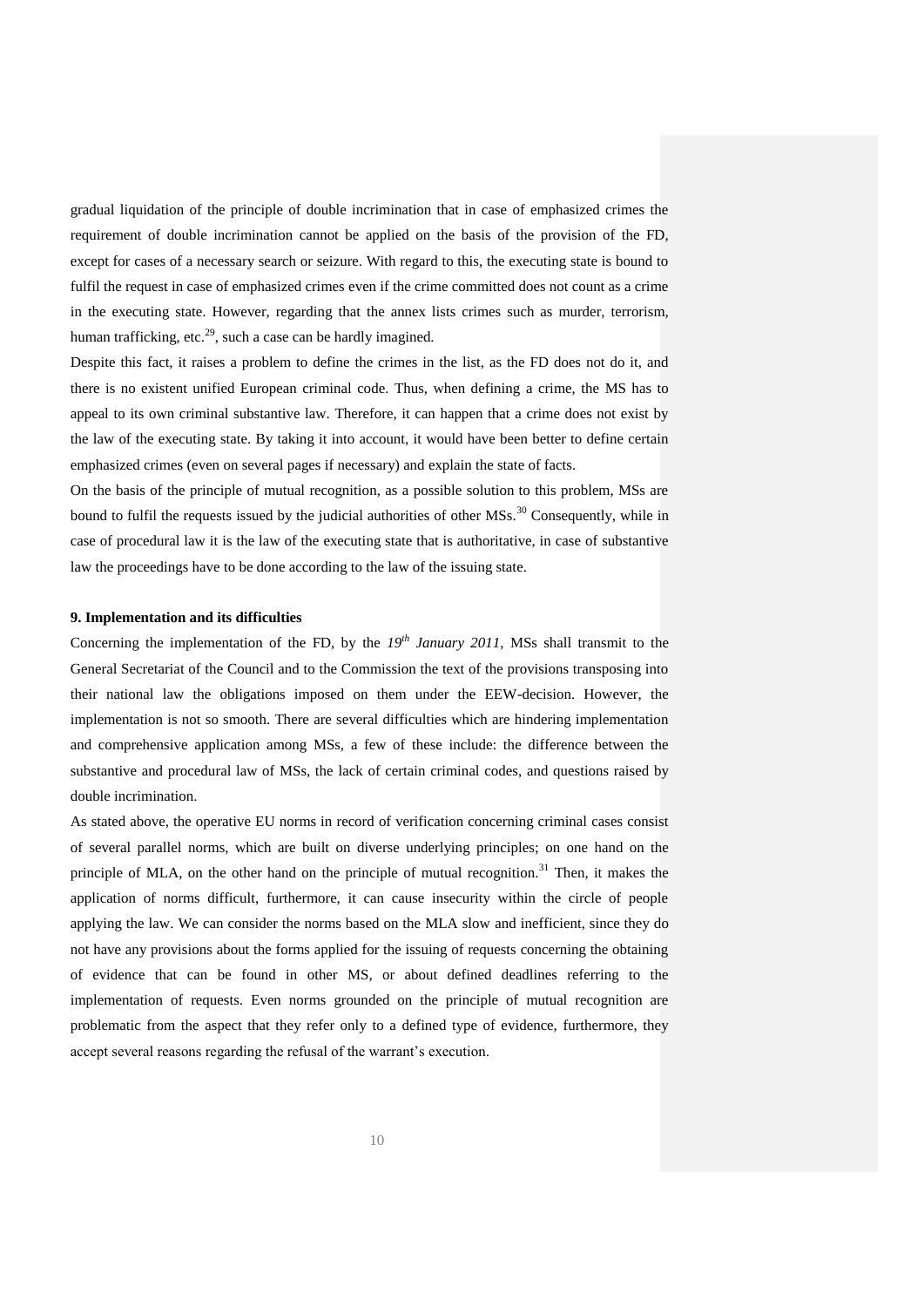#### **10. The European Investigation Order**

In the *Stockholm programme*<sup>32</sup> the European Council decided that the setting up of a comprehensive system for obtaining evidence in cases with a cross-border dimension, based on the principle of mutual recognition, should be further pursued. In April 2009, the Belgian government and a group of six MSs tabled an initiative<sup>33</sup> for a Directive to establish a EIO, a judicial decision issued by a competent authority of a MS in order to have one or several specific investigative measure(s) carried out in another MS. According to the fact, that the EIO is not in force yet, as it is still a proposal, and also it is not the subject of our paper, we would like to highlight only a few major points of the Directive, referring to the EEW.

The objective of the proposal is to create a *single, efficient and flexible instrument* for obtaining evidence located in another MS in the framework of criminal proceedings. The EIO, based on the principle of mutual recognition, will cover every "investigative measure", however some measures require specific rules which are better dealt separately, e.g. the setting up of a JIT and the gathering of evidence within a  $JIT^{34}$ , as well as some specific forms of interception of telecommunications<sup>35</sup>. Another novelty of the EIO compared to both MLA and the EEW is a stricter limitation of the grounds for refusal. In MLA, the list of grounds for refusal to execute the request is short, but the grounds themselves are very wide, in particular with the reference to sovereignty and public order. The proposal limits the grounds for refusal to four cases<sup>36</sup>. Anyway, the proposal is expected to bring significant improvement.

#### **11. Comparison**

We should examine the EEW"s relationship with other former legal assistance institutions in order to be aware of its novelty and deficiencies. You may find our observations from a cross-sectional view in the next page by examining the table on the comparison of the above mentioned institutions.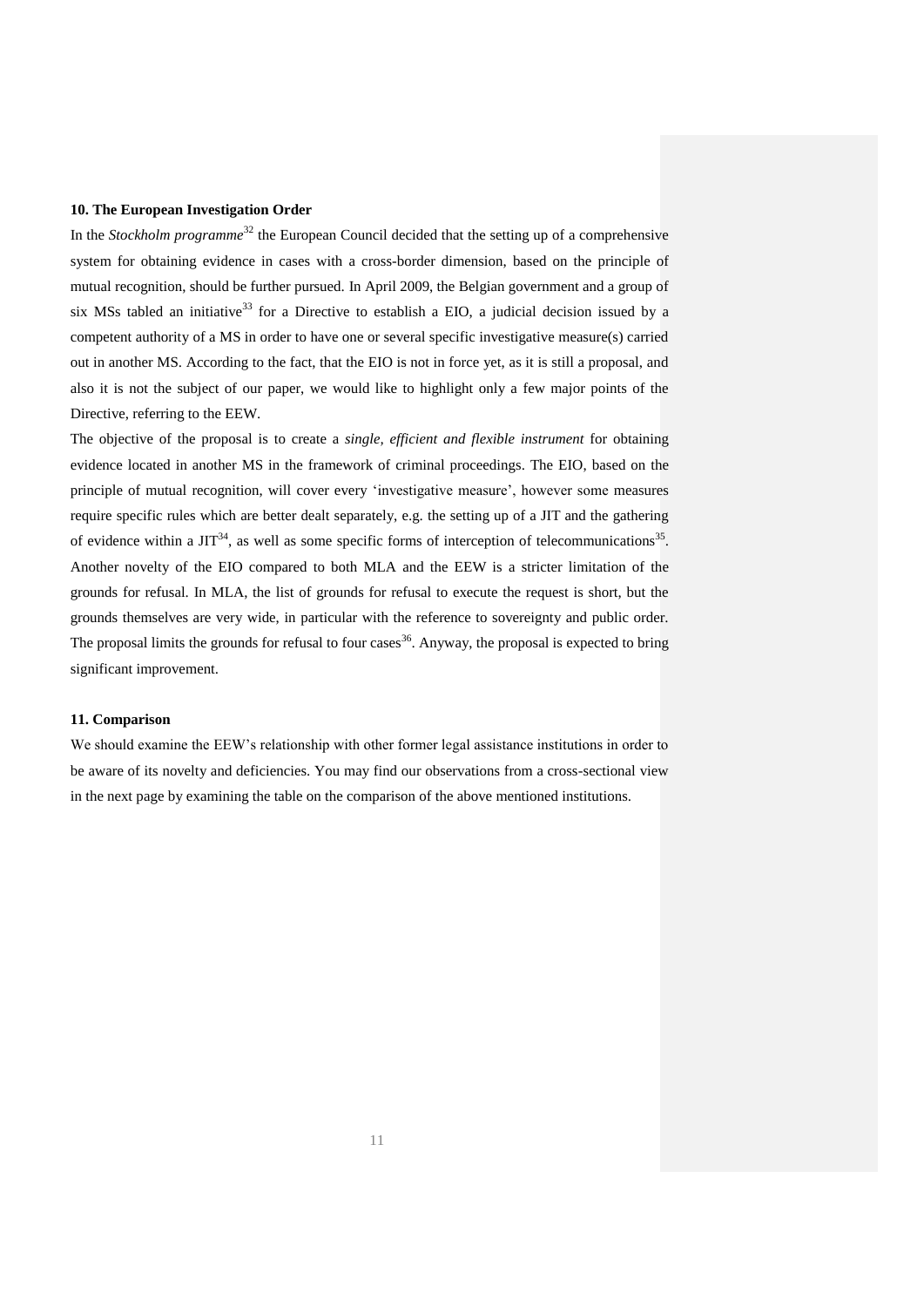| Aspects                                   | <b>ECMA</b>                                                                                                                                                                                                              | 1990 – Convention on<br>Laundering <sup>37</sup>                                                                                                                   | $1990 - SIC$                                                                                                                                                                                                                                | <b>2000 - EUMLA</b>                                                                                                                                                                                                                                                                                                                                                                                                                               | <b>EAW</b>                                                                                                                                            | <b>EEW</b>                                                                                                                                                                                                                                                                                        |
|-------------------------------------------|--------------------------------------------------------------------------------------------------------------------------------------------------------------------------------------------------------------------------|--------------------------------------------------------------------------------------------------------------------------------------------------------------------|---------------------------------------------------------------------------------------------------------------------------------------------------------------------------------------------------------------------------------------------|---------------------------------------------------------------------------------------------------------------------------------------------------------------------------------------------------------------------------------------------------------------------------------------------------------------------------------------------------------------------------------------------------------------------------------------------------|-------------------------------------------------------------------------------------------------------------------------------------------------------|---------------------------------------------------------------------------------------------------------------------------------------------------------------------------------------------------------------------------------------------------------------------------------------------------|
|                                           |                                                                                                                                                                                                                          | members of the COE                                                                                                                                                 |                                                                                                                                                                                                                                             |                                                                                                                                                                                                                                                                                                                                                                                                                                                   |                                                                                                                                                       |                                                                                                                                                                                                                                                                                                   |
| <b>MS</b><br>Competence                   | members of the COE<br>-any crimes (except<br>from certain military<br>crimes; executing of<br>arrests)<br>-obtaining evidences,<br>service of writs.<br>appearance of<br>witnesses, experts<br>and prosecuted<br>persons | and other applicants<br>-crimes related to<br>laundering (not<br>itemized, just main<br>components)<br>-search, seizure,<br>confiscation of<br>proceeds from crime | members of the EU<br>-crimes related to tax,<br>custom, civil proceeding<br>related to criminal proc.,<br>certain infringements of<br>law<br>-police cooperation, other<br>mutual assistance<br>-search, seizure of<br>objects, extradition | members of the EU<br>-any crimes, certain infringements,<br>legal entities<br>-Sending and service of procedural<br>documents; restitution; temporary<br>transfer of persons held in custody<br>for purpose of investigation; hearing<br>by videoconference; hearing of<br>witnesses and experts by telephone<br>conference; controlled deliveries;<br>joint investigation teams; covert<br>investigations; interception of<br>telecommunications | members of the EU<br>-itemized and certain<br>crimes<br>-delivery, hearing, transit,<br>seizure, other legal<br>assistance (e.g. joint inv.<br>group) | members of the EU<br>-itemized crimes, certain<br>infringements, legal<br>entities<br>-obtain objects, doc., data<br>(except from: conduct<br>interviews, bodily<br>examinations, e.g. DNS,<br>real time evidences,<br>analysis of existing<br>objects, obtain data from<br>public communications |
| <b>Grounds</b> for<br>refusal             | sovereignty, financial<br>or political crime                                                                                                                                                                             | sovereignty, financial<br>or political crime, ne<br>bis in idem, double<br>criminality etc.                                                                        | crimes under certain<br>amount                                                                                                                                                                                                              | do not contrary to the fundamental<br>principles of law in the requested<br><b>Member State</b>                                                                                                                                                                                                                                                                                                                                                   | lapse, age of minor, ne bis<br>in idem, double<br>criminality in some cases<br>etc.                                                                   | ne bis in idem, double<br>criminality in some cases,<br>formal deficiency,<br>national safety etc.                                                                                                                                                                                                |
| Double<br>criminality                     | reservation<br>of<br>it<br>related to seizure                                                                                                                                                                            | may be referred to just<br>if any request for<br>coercive measures                                                                                                 | relates to seizure                                                                                                                                                                                                                          | depends on the reservations                                                                                                                                                                                                                                                                                                                                                                                                                       | shall be examined related<br>to some itemized crimes                                                                                                  | -not examined<br>-except from: search,<br>seizure<br>etc. (see written above)                                                                                                                                                                                                                     |
| Competent<br><i>authorities</i>           | between Ministry of<br>Justices (except from<br>in urgent cases)                                                                                                                                                         | between central legal<br>auth. (except from in<br>urgent cases)                                                                                                    | -between central police<br>auth.<br>-otherwise: directly<br>between legal auth.<br>(except from: for<br>extradition-appointed<br>Ministries)                                                                                                | directly between legal auth. (except<br>from reservations)                                                                                                                                                                                                                                                                                                                                                                                        | -forwarding the warrant-<br>through Ministry<br>-otherwise: directly legal<br>authorities<br>-obstacle in execution:<br>chief prosec., minister       | directly between legal<br>auth. (but MS may<br>appoint a central auth.)                                                                                                                                                                                                                           |
| Deadline of<br>execution                  | Depends<br>the<br>on<br>requested                                                                                                                                                                                        |                                                                                                                                                                    |                                                                                                                                                                                                                                             | the shortest time that is possible                                                                                                                                                                                                                                                                                                                                                                                                                | -hearing: immediately<br>-otherwise: depends on<br>the requesting                                                                                     | max. 60 days (except<br>from some cases)                                                                                                                                                                                                                                                          |
| <b>Translation</b>                        | not necessary (except<br>from reservations)                                                                                                                                                                              | not necessary (except<br>from reservations)                                                                                                                        |                                                                                                                                                                                                                                             |                                                                                                                                                                                                                                                                                                                                                                                                                                                   | is necessary                                                                                                                                          | is necessary (except from<br>resignation)                                                                                                                                                                                                                                                         |
| Relationship<br>with other<br>conventions | Repeal<br>other<br>conventions (except)<br>from some spec.)                                                                                                                                                              | no effect on special<br>conventions                                                                                                                                | supplement of ECMA; no<br>effect on special<br>conventions                                                                                                                                                                                  | supplement of other conventions.,<br>repeal some regulations of Schengen                                                                                                                                                                                                                                                                                                                                                                          |                                                                                                                                                       | cohabit with other<br>conventions unless a<br>unified system exists                                                                                                                                                                                                                               |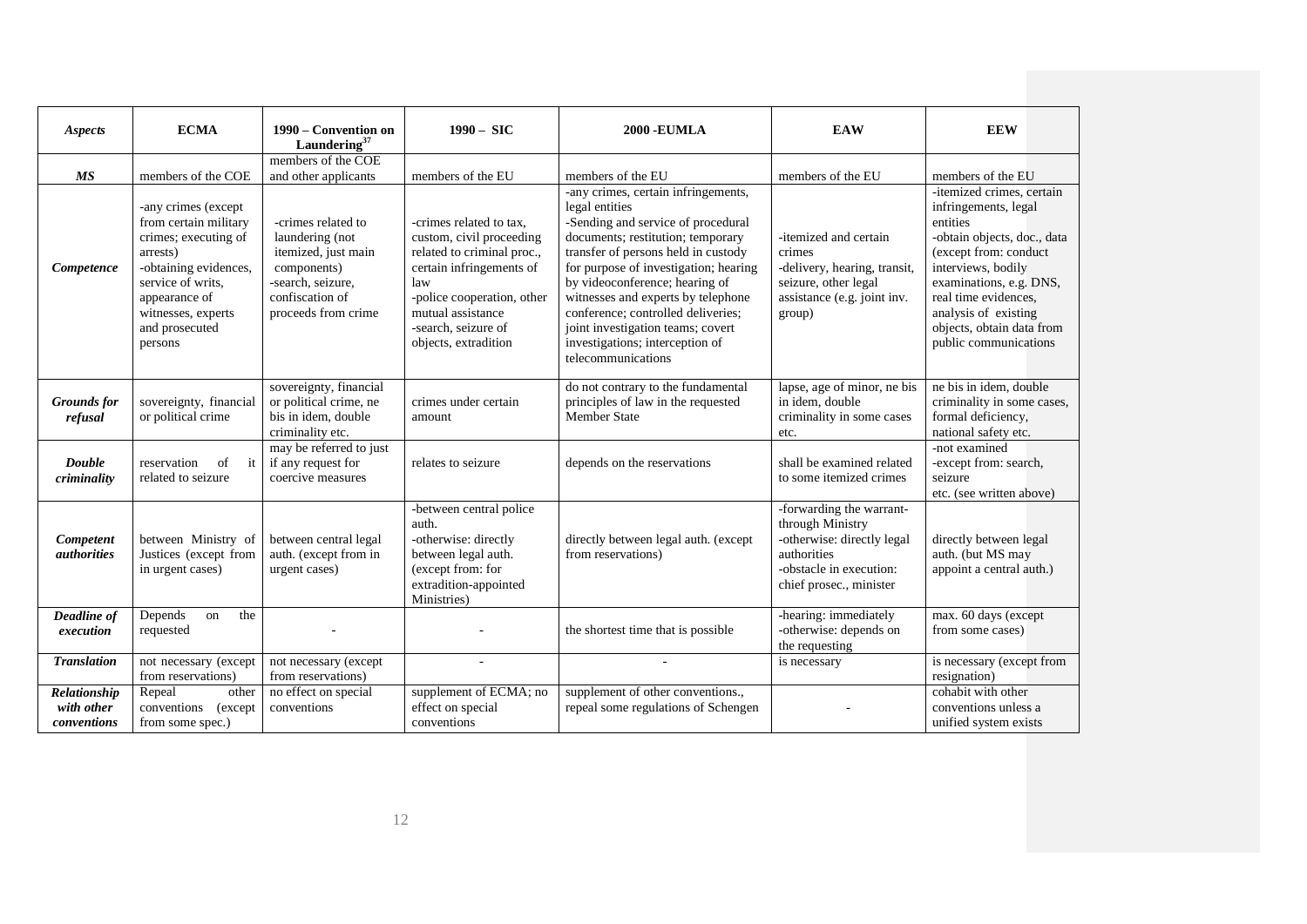#### **12. Returning to the case**

In Chapter 2, we outlined our expectations about the EEW in connection with the Seuso treasure. Right now, let us touch upon the main points of the relevancy of the EEW in the case of Mr. József Sümegh"s death, which is practically speaking an old, almost 30 years old crime. We should not forget that this is not only about obtaining the Seuso treasure, because a murder had been committed too. If it could be proved that the murder case is related to the Seuso treasure and they also link to the quadripus, then Hungary may sue the Lord in the UK, with regard to the fact, that the NYC court ruled that Hungary could not prove the origin of the treasure (nor could the Lord) by that time – but yet, we do not have to deal with this question as it is not criminal law, it falls into the competence of civil courts. We also should not forget that settling the argument about the ownership and origin of the Seuso treasure may be a tough blow for illegal international trade of art treasure.

Under the current provisions of Act IV of 1978 of the *Hungarian Criminal Code*, subsection (1) of section 166, the person who kills another person, commits a *felony*, and shall be punishable with imprisonment from five to fifteen years. According to paragraph b) of subsection (2), the punishment shall be life imprisonment, if the homicide is committed for *profit-making*. Punishability of cases of homicide qualifying more seriously [paragraphs a)-h) of subsection (2) of section 166] *shall not be prescribed*<sup>38</sup>. Taking all this into consideration we shall see, that the case about Mr. József Sümegh's  $death^{39}$  – as homicide committed for profit-making – links to the Seuso treausre. The treasure - the evidence - which is stored in *London*, could be lawfully gathered by issuing an EEW, with regard to the following circumstances.

Obtaining the Seuso treasure as objects being sought, is necessary and proportionate for the purpose of criminal proceedings<sup>40</sup>. These objects can be obtained under the law of Hungary in a comparable case if they were available in the territory of  $it^{41}$ . The UK, as the executing authority shall recognise the issued and directly transmitted EEW, without any further formality and shall forthwith take the necessary measures for its execution in the same way as an authority of the UK would obtain the objects. The UK shall ensure that measures, including search or seizure, are available for the purpose of the execution of the EEW where it is related to any of the offences as set out in Article 14(2). The recognition or execution of the EEW shall not be subject to verification of double criminality unless it is necessary to carry out a search or seizure. If it is necessary to carry out a search or, the offence of murder, if it is punishable in the issuing MS by a custodial sentence or a detention order for a maximum period of at least three years and as they are defined by the law of that MS, shall not be subject to verification of double criminality under any circumstances $42$ .

Recognition or execution of the EEW may be refused in the UK if there would be an immunity or privilege under their law, which would make impossible to execute the  $EEW<sup>43</sup>$ . The Seuso treasure may be regarded as cultural heritage, but as the *House of Lords* confirmed on the 25<sup>th</sup> of June 1999. that it had *no further interest in the case*<sup>44</sup>, they might not refuse the recognition or execution of the EEW referring to such reason.

13

**Formatted:** Font color: Gray-50%, Hungarian **Formatted:** Font color: Gray-50%, Hungarian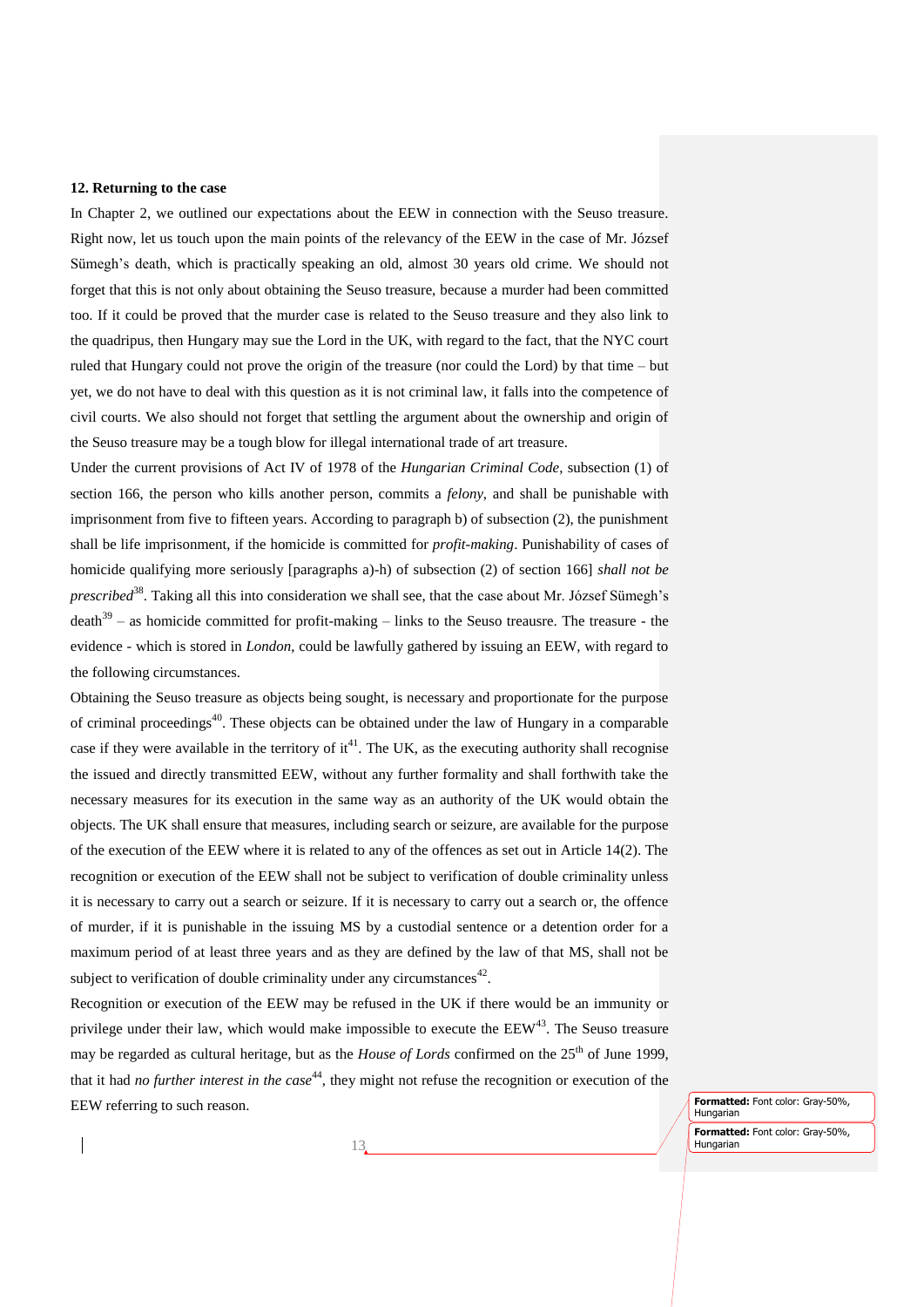As we mentioned above, the implementation deadline of the FD is the  $19<sup>th</sup>$  January 2011. After that date – and also the transposition both in Hungary and the UK – the Seuso treasure could be obtained by Hungary, all the official and necessary examinations and analysis could be carried in order to find samples linking to the murderer of József Sümegh, and maybe as a partial result of the examinations, the origin of the Seuso treasure would be [irrevocably](http://szotar.sztaki.hu/dict_search.php?M=1&O=HUN&E=1&C=1&A=1&S=H&T=1&D=0&G=0&P=0&F=0&MR=100&orig_lang=HUN%3AENG%3AEngHunDict&orig_mode=1&orig_word=v%C3%A9g%C3%A9rv%C3%A9nyesen&popup_partner=www.sztaki.hu&sid=c0e2b50b2d9fc69d4681639d091fa8ce&L=ENG%3AHUN%3AEngHunDict&W=irrevocably) settled.

According to the EIO, Home Secretary of the UK, *Theresa May* MP, made a statement to the House of Commons on  $27<sup>th</sup>$  July 2010 on the Government's decision to opt into the draft Directive on the EIO<sup>45</sup>. She admitted that the proposed EIO was not perfect, but she believed, it was important for the UK to opt-in<sup>46</sup>, as the EIO would make it easier for police to investigate suspects living in each other's states and help fight crime in the  $UK^{47}$ .

#### **13. The European Public Prosecutor**

We should examine the institution of the EPP, because nowadays people cannot talk about international cooperation in criminal matters without mentioning the idea of the Commission of establishing the EPP. However, it is important to note that the institution of the EPP is not a cooperation forum towards which the EEW or the investigation order would mean a closer step. There is no logical link between them, because the idea of the EPP provides another trend in the development of criminal law in the EU.

It is not the main task of the present study to introduce the EPP"s basic legal background and its establishment, because since the  $LT$ , every person who deals with criminal law in the EU has recognised this concept.

When the LT created the basis of the EPP, it ordered that *"to combat crimes affecting the financial interests of the Union, the Council, in accordance with a special legislative procedure, may establish a EPPO from Eurojust"<sup>48</sup>* .

But what actually is the role of the EPP? It is a question of whether the competence of the EPP should be strictly related to crimes attacking the financial interests of the EU or it should be extended to other serious crimes. Before dealing with this problem, we must understand the functions of the EPP.

#### **13.1. Its role and competence**

According to the LT, the EPP *shall be responsible for investigating, prosecuting and bringing to*  judgement the perpetrators of offences against the financial interests of the Union.<sup>49</sup>

The Green Paper<sup>50</sup> orders that the Commission is responsible for implementing the budget.<sup>51</sup> For this reason it must put greater emphasis on the protection of the financial interests of the EU. The protection must be effective, dissuasive and equivalent in the MS. The increased attention is essential in this area, because the Union"s financial interests is the target of different crimes; in the most serious cases these are organised crimes, and this category of crimes uses all the latest **Deleted:** Tampere Program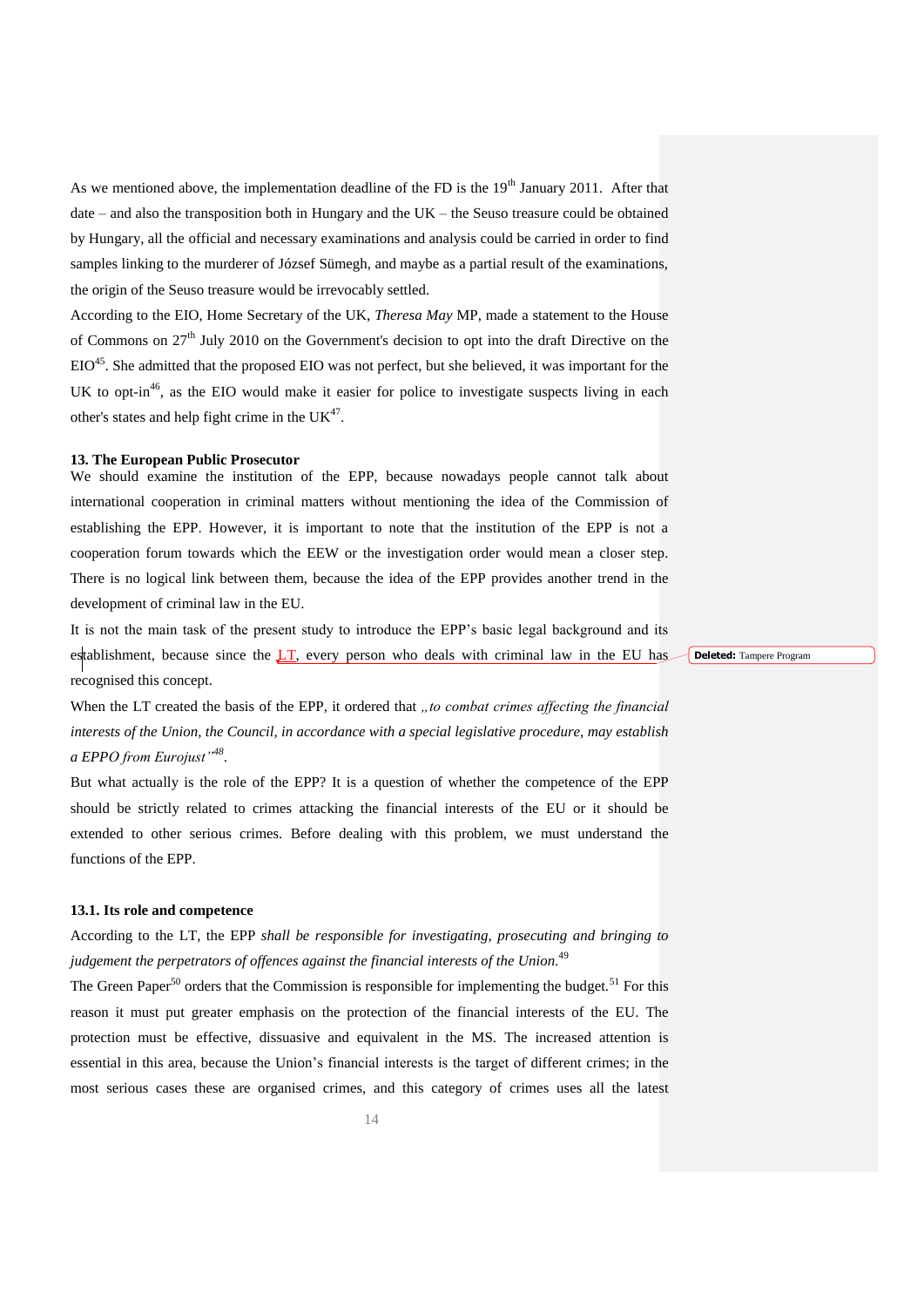communication techniques <sup>52</sup>. In conclusion, the Commission restricts the role of the EPP only to these crimes, offences against the financial interests of the Union.

Contrary to this statement, many think that the EPP ought to concentrate on also other serious, crossborder crimes. For example terrorism is as significant problem of MS as fraud.<sup>53</sup>

We can read in the LT the possibility of extending the EPP's material competence when it orders that *the European Council may adopt a decision amending paragraph 1 in order to extend the powers of the EPPO to include serious crime having cross-border dimension*. 54

We have arrived in an area of both international and European law by explaining the material competence of the EPP. This is the question of state competence and state sovereignty. It occurs for the reason that the wider the competence of the EPP is the greater the prospect of intervention in states' sovereignty. At this point, we should examine some notions related to this question.

#### **13.2. Sovereignty problems**

According to Max Huber, *sovereignty in the relation between states signifies independency. Independence means the right to exercise therein – to the exclusion of any other state - the functions of a state.<sup>55</sup>*

From another view, sovereignty means *the supreme power of a state, which is absolute, incontrollable, universal and homogeneous*. <sup>56</sup> Absolute because there is no other power over the sovereign, so it decides exclusively alone in public cases throughout its territory. Incontrollable because it is independent from any other power. Universal because its power extends to every person and entity on its own territory. Homogeneous because the organs of the sovereign practice the supreme power all together.<sup>57</sup>

It is said that one of the main features of the state sovereignty is the jurisdiction that can be either criminal jurisdiction.<sup>58</sup> It is characterized five principles, from which three are: the *territorial* principle means that states have the right to proceed in criminal offences committed in their own territories. The principle of *protection* refers to the right of the state to take measures in offences committed abroad but alluded to the safety of the state. The principle of *universality* entitles all the states to proceed in concrete crimes, such as piracy and war crimes.<sup>59</sup> Relating closely to this – but does not exist as a principle – we must not forget about those treaties that regulate the jurisdiction of the states but do not product a universal jurisdiction. These documents claim from the MSs to criminalise some certain offences within their own criminal law system.<sup>60</sup> This area requires an advanced cooperation.

In the natural law theories it is said that the sovereign is not compelled by the law but is obliged to respect those treaties which he entered into with others, as the natural law requires with regard to all the contracts to be observed.<sup>61</sup>

All in all, we can verify that if a state contributes to a rule which regulates and limits its sovereignty,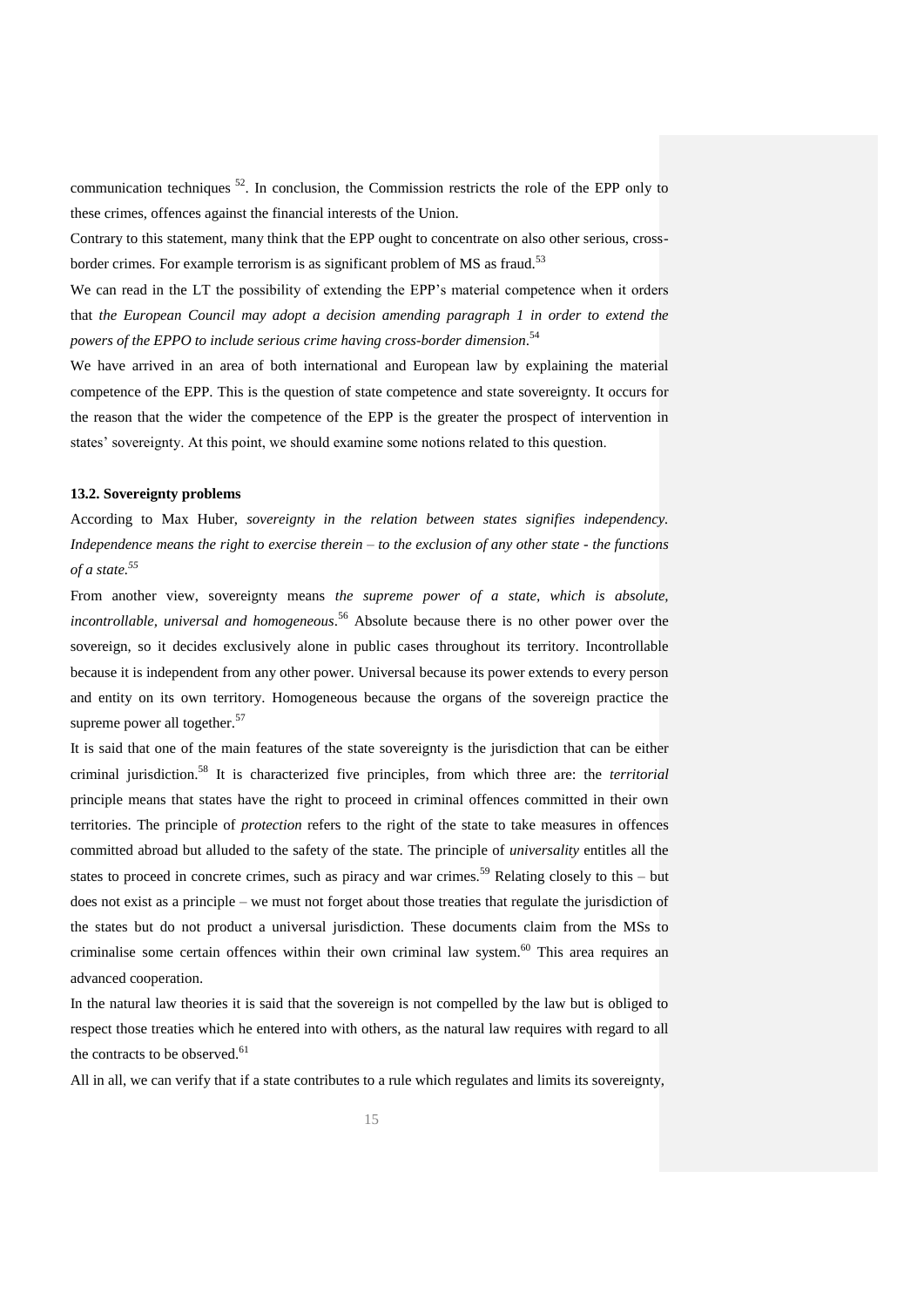the injury of the sovereignty exists, but in an affirmative way.

Examining the Hungarian Constitution<sup>62</sup>, it orders that as being an EU MS, the competences deriving from the Constitution could be practised by common EU institutions. However, for this situation the national Parliament's qualified major decision is needed.<sup>63</sup> It means that even if a basic act gives the empowering to establish a central EU institution for practising any public competence, this is only a general entitling which claims a special authorization for it. As for this special authorization, a state's relevant power – in Hungary it is the Parliament – would not automatically and surely guarantee it because the intervention in the state's sovereignty does also further exist.<sup>64</sup>

There is another problem relating to it, that is the necessity of criminal law "fusion" in order to establish a centralised public prosecution system, as it would mean a "fusion" among the continental legal systems and the anglo-saxon systems. Because of the diversity of national legal systems there is a necessity to have a common European law which would not amend national rules, but would be directly applicable when prosecuting "EU-frauds".<sup>65</sup> In case the competence of the EPP would be extended to other serious crimes, this would mean an extension of the common European law supplying for the national law in a too broad area.<sup>66</sup>

In connection with a common European law, the British say that *"The UK accepts that more needs to be done to ensure effective prosecution of fraud within the Community. This co-operation is most likely to be effective if it takes into account the differing structures of the national criminal justice systems, rather than seeking to impose a uniform European model."<sup>67</sup>*

Conclusively, we can fix that the problem of state sovereignty can be surmounted by restricting the material competence of the EPP only to crimes relating to EU-frauds.

#### **13.3. Its relationship with Eurojust and OLAF**

*1.* We should not forget that Eurojust is an EU body that provides judicial cooperation in criminal matters which are connected with serious, organised and cross-border crimes. This involves judges, prosecutors and police officers from MS. The main task of it is to assist the investigations and prosecutions in defined crimes. It has coordinative and consultative competence, it ensures that the competent authorities inform each other, it can ask an authority to investigate and prosecute crimes, it can set up a JIT etc. $68$ 

Opposite to it, the EPP would be a specific public prosecution service which would be responsible for detecting and prosecuting EU-frauds. It would have broarder rights and chances in criminal matters.

Some think they should move in the complementarity"s level, because if the EPP"s material competence was restricted to the financial interests of the EU, this would not affect deeply the competence of Eurojust.<sup>69</sup>

*2.* Regarding OLAF as administrative investigation body in connection with EU-frauds, there are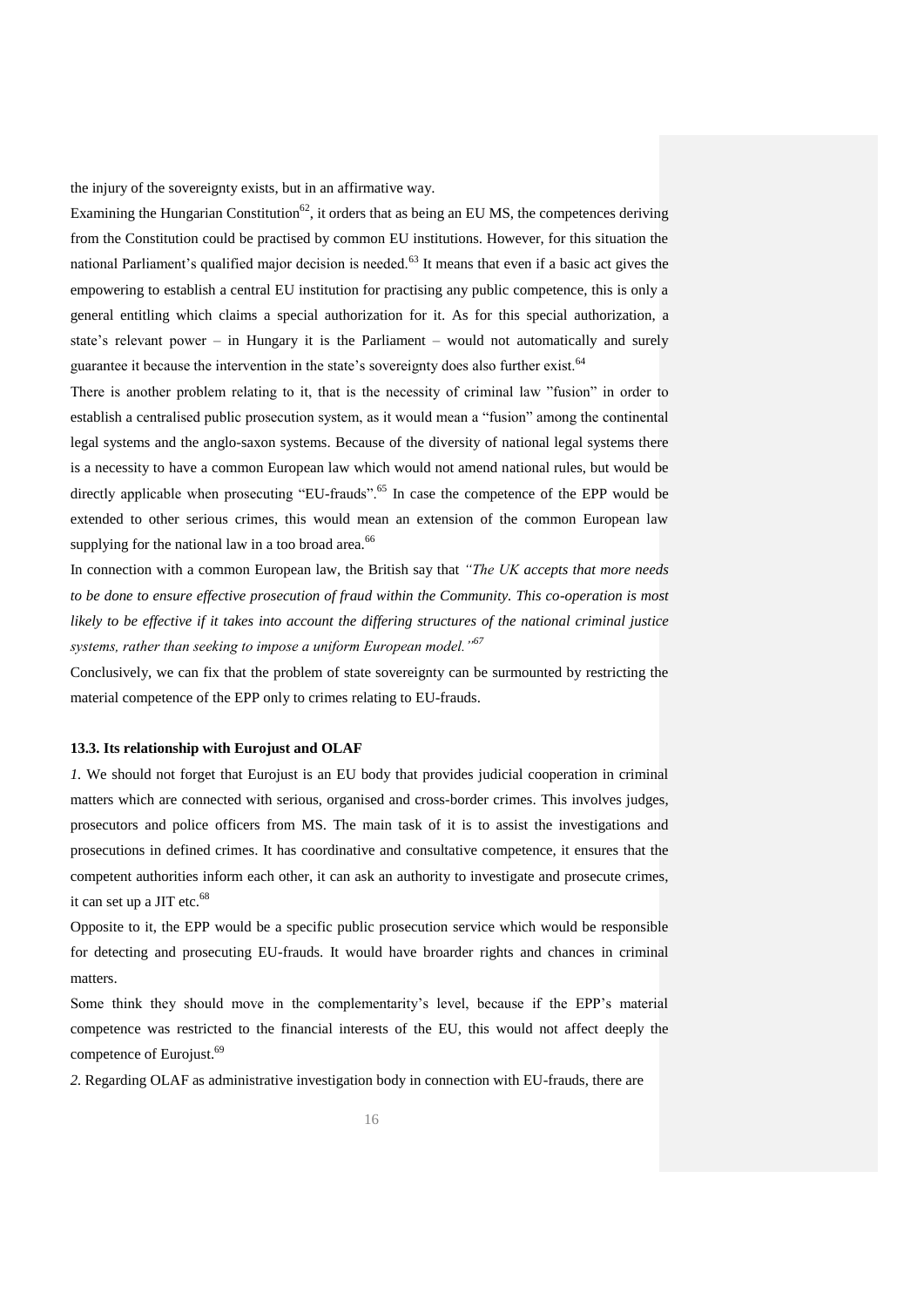some opinions, which force that the EPP should incorporate this organ and should control over its actions. Others think that – such as with Eurojust – the EPP should also cooperate with OLAF. It could be a successful cooperation because OLAF has a significant role in investigations of these crimes, but has a close authority. Contrary to it, the EPP has the power to investigate and prosecute these crimes, but would need the administrative and experienced help of OLAF.

Conclusively, we shall determine that both Eurojust and OLAF are indispensable in case the EPP also exists, as for the EPP it could be useful to count on the experience of Eurojust and OLAF. If the EPP has the competence to deal with crimes against the EC's financial interests, Eurojust could work its own, other areas and in certain financial offences it should help the working of the EPP, such as OLAF, which could further be an administrative investigation body, controlled by the EPP.

#### **13.4. Its relationship with the EEW**

Finally, we should examine the EPP"s liaison with the EEW. It is an interesting question if the EPP could issue such a warrant or rather if the EPP does need to issue it. Deriving the role and status of the EPP from what is written in the Green Paper, it is hardly going to be his tool. The EPP is not an institution of cooperation. The EPP would not ask for assistance in gathering evidence in another country. Instead, he is going to gather or have it gathered in the European Judicial Area just like any national prosecutor in his country. Opposite to it, EEW is a tool to make it easier to obtain evidence abroad. However the expression "abroad" could exist in the area of criminal cooperation, but not in the work of the EPP and the Common European Judicial Area.

#### **14. Conclusions**

As criminal mergers have been growing in a more closed and sophisticated system, we – as a MS of a European and international community – are responsible for this community's safety by taking steps forward an efficient cooperation in criminal matters. In addition, what we should take into account is that there are two directions in the EU: first, the advanced criminal cooperation, which would involve in the EEW and EIO; secondly, a common criminal system in the EU that would include an EPP. The two institutions could remain in parallel coexistence with each other.

As we mentioned above, the existing rules of obtaining evidence in criminal matters in the EU consist of a number of co-existing instruments based on different underlying principles. We think that the MR-based EEW will make a remarkable change as it would make the present system easier, quicker and more effective. However, the EEW may also be regarded as unsatisfactory, in that it covers only specific types of evidence and it provides a quite large number of grounds for refusal to execute the warrant. As the mentioned factors may hinder cross-border cooperation, it is obvious why the main objective of the proposal on the EIO is to have a single regime in this field, and why it is felt necessary to replace the currently existing regimes. What the future will be depends mostly on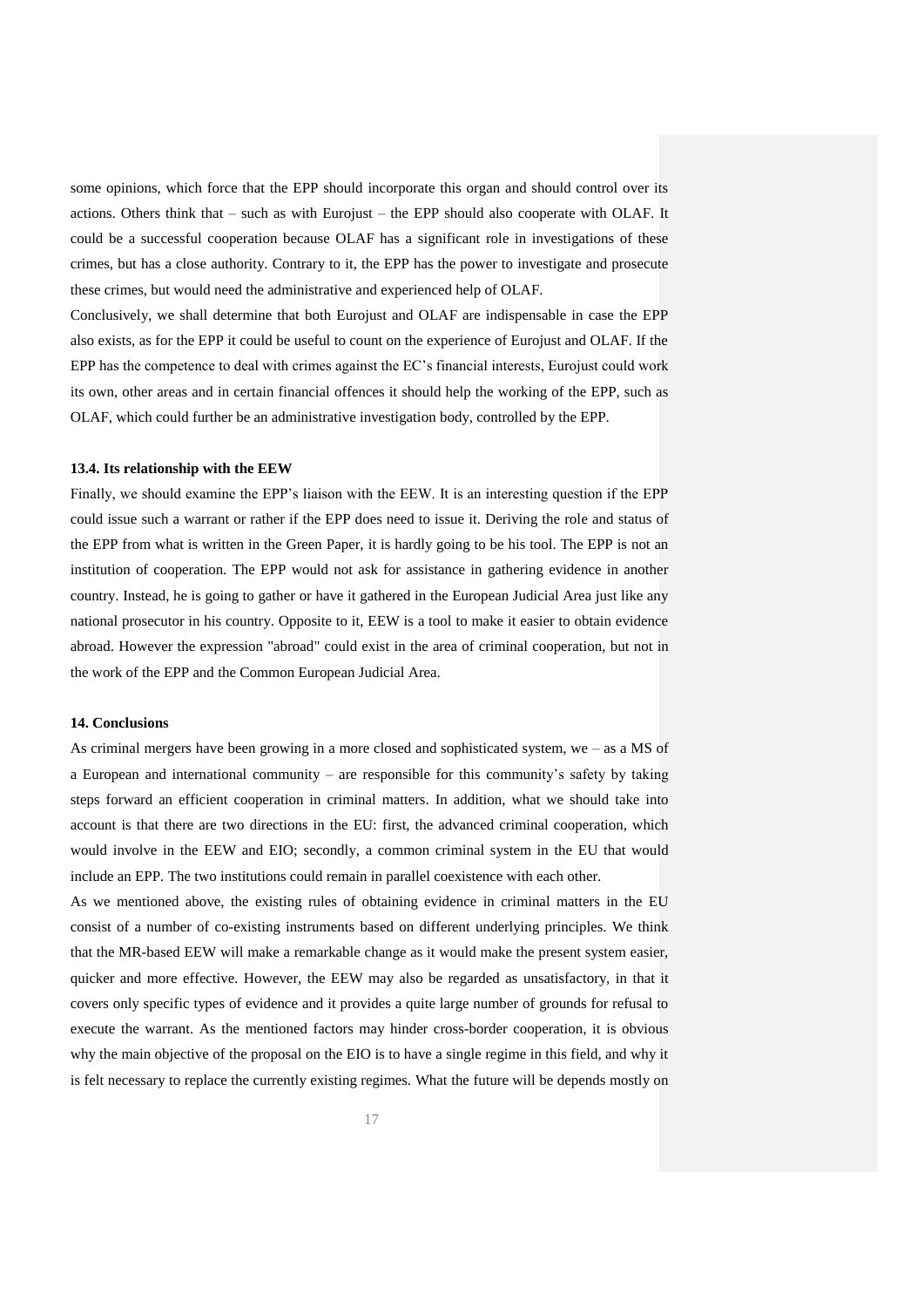EU-legislation and criminal politics, but one thing is for sure: obtaining the Seuso treasure as evidence in a criminal procedure is not a problem any more, either if it is the EEW, or the EIO. The EEW – or the EIO – would not result an automatically prevailing ending of a case, but could take it easier to gather and use evidence in investigations. We do wait for the EEW to give the possibility to seize the treasure in order to examine them. It would not lead us to the positive ending of the case, but would give us a catching point to step forward in the investigation.

Taking all these considerations into account, it is have to be seen that the desired European area of freedom, security and justice is getting to be more and more reality, which is based on mutual trust among MSs, and strengthened by the good functioning of such instruments as the EEW.

As for the EPP, we shall pay attention to the fact that problems connected to it can only arise when we misunderstand its role and think it is an element of criminal cooperation, rather than regarding it as a product of a common European criminal law system.

#### -**END NOTES**

<http://hu.wikipedia.org/wiki/Seuso-kincs> (downloaded: 12.07.2010.).

- 5 <http://www.channel4.com/history/microsites/T/timeteam/2008/treasure/treasure-found.html> (downloaded: 12.07.2010). 6
- http://www.nytimes.com/2006/10/25/arts/design/25sevs.html? r=1 (downloaded: 12.07.2010)
- <sup>7</sup> <http://.index.hu/kultur/klassz/seuso1008> (downloaded: 12.07.2010) 8
- [http://www.indavideo.hu/video/Seuso-kincsek\\_rejtelye](http://www.indavideo.hu/video/Seuso-kincsek_rejtelye) (downloaded: 12.07.2010) 9
- $\frac{9 \text{ http://www.kozlonyok.hu/kozlonyok/Kozlonyok/18/PDF/2006/18.pdf}}{10 \text{ y to 1}}$  $\frac{9 \text{ http://www.kozlonyok.hu/kozlonyok/Kozlonyok/18/PDF/2006/18.pdf}}{10 \text{ y to 1}}$  $\frac{9 \text{ http://www.kozlonyok.hu/kozlonyok/Kozlonyok/18/PDF/2006/18.pdf}}{10 \text{ y to 1}}$  (downloaded: 23.07.2010)
- $\frac{10 \text{ http://www.europatanacs.hu/index.php?workSpace=pages&id=48&langId=1}$  $\frac{10 \text{ http://www.europatanacs.hu/index.php?workSpace=pages&id=48&langId=1}$  $\frac{10 \text{ http://www.europatanacs.hu/index.php?workSpace=pages&id=48&langId=1}$  (downloaded: 25.08.2010.)
- <sup>11</sup> Act XIX of 1949.
- $^{12}$  [http://www.homeoffice.gov.uk/publications/police/operational-policing/MLA-guidelines-8th-edition](http://fovfou02xch/exchweb/bin/redir.asp?URL=http://www.homeoffice.gov.uk/publications/police/operational-policing/MLA-guidelines-8th-edition) (downloaded: 22.07.2010)<br> $^{12}$  The First Data and the Generating agree adapted in 1978 and had have griffed him all
- <sup>13</sup> The First Protocol to that Convention was adopted in 1978 and had been ratified by all MS, except Malta. The Second Protocol to that Convention was adopted in 2001. The Convention also have many non-EU MS as contracting parties. Articles 48-53.
- <sup>15</sup> except Ireland, plus also Norway, Iceland, Switzerland and (in future) Liechtenstein
- <sup>16</sup>http://www.consilium.europa.eu/App/accords/Default.aspx?command=details&id=297<u>&lang=EN&aid=2000023&doclang=EN</u> (downloaded:  $23.07.2010$
- $<sup>7</sup>$  a Protocol to that Convention dating from 2001, also in force in 2005.</sup>
- <sup>18</sup> 2003/577/JHA of 22<sup>th</sup> July 2003.

<sup>19</sup> The convention (19<sup>th</sup> June, 1990) of the implementation of the Schengen Convention, 14<sup>th</sup> June 1985, about the gradual abolishing of the monitoring of common state borders among the Benelux Economic Union"s states, the Federal Republic of Germany, and the government of the French Republic (HL L 239.,2000.9.22., 19. p.).

<sup>20</sup> [http://www.europa.eu.int/comm/justice\\_home/fsj/criminal/extradition/fsj\\_criminal\\_extradition\\_en.htm](http://www.europa.eu.int/comm/justice_home/fsj/criminal/extradition/fsj_criminal_extradition_en.htm) (downloaded: 09.08.2010.)

<sup>21</sup> Council Framework Decision  $2008/978$ /JHA of 18<sup>th</sup> December 2008 on the European evidence warrant for the purpose of obtaining objects, documents and data for use in proceedings in criminal matters

<sup>22</sup> The Council of the EU's sessions on  $15$ -16<sup>th</sup> October 1999, and conclusions of the presidency – SN 200/1/99 REV 1.

 $^{23}$  http://eur-lex.europa.eu (downloaded: 01.07.2010.)

 $24$  A part of the adopted conclusions of Hague Programme Council in Brussels, in November 2004. The Hague Programme includes the tasks that are intended to be implemented in the field of police and criminal cooperation by the Council in the next 5 years. The aim of creating EEW has become a part of this conclusion in accordance with mutual recognition. The ultimate implementation, if we just see the implementation of EEW, is quite far away, as it is not smooth at all.<br> $^{25}$  The Hypersic COD 3.

<sup>25</sup> The Hungarian CCP for instance lists testimony too as evidence, but it cannot be collected with regard to the provisions of the evidence warrant according to the present FD. As long as a testimony is necessary, it can be requested from the executing state during a criminal procedure within the frames of the traditional criminal legal assistance.

In case of the EAW the point of the maintenance of human rights is that the fulfilment of the EAW can be rejected if there's a reason for assuming that the arrest warrant serves punishment or accusation in connection with some discrimination.

 $^{27}$  The Hungarian CCP. orders the involvment of a witness of authority during the implementation of a search procedure, what has compulsory and optional cases too, thus, it's compulsory to resort to a witness of authority during the search procedure if the person concerned or a representative are not at home. With regard to this, the issuing state can require the presence of a witness of authority if the person concerned isn't at home during the search procedure.<br><sup>28</sup> It has to be fulfilled in 60 days if the requested data, object or document endangered a current proceedings or if they are used in other

proceedings too or if the form has been filled in incorrectly.<br> $2^9$  cas Section (1) (2) = f the form has been filled in incorrectly.

 $1$  Green Paper on obtaining evidence in criminal matters from one Member State to another and securing its admissibility, COM(2009) 624 final.  $^{2}$ [http://ec.europa.eu/justice\\_home/news/consulting\\_public/news\\_consulting\\_0004\\_en.htm\(](http://ec.europa.eu/justice_home/news/consulting_public/news_consulting_0004_en.htm)downloaded: 05.08.2010.).

<sup>4</sup> case # KF.V.IV.647/1980. and # V.XXIX.679/1980. at the Military Prosecution Service, and case # ORFK.45/1992. at the National Police Headquarters (ORFK).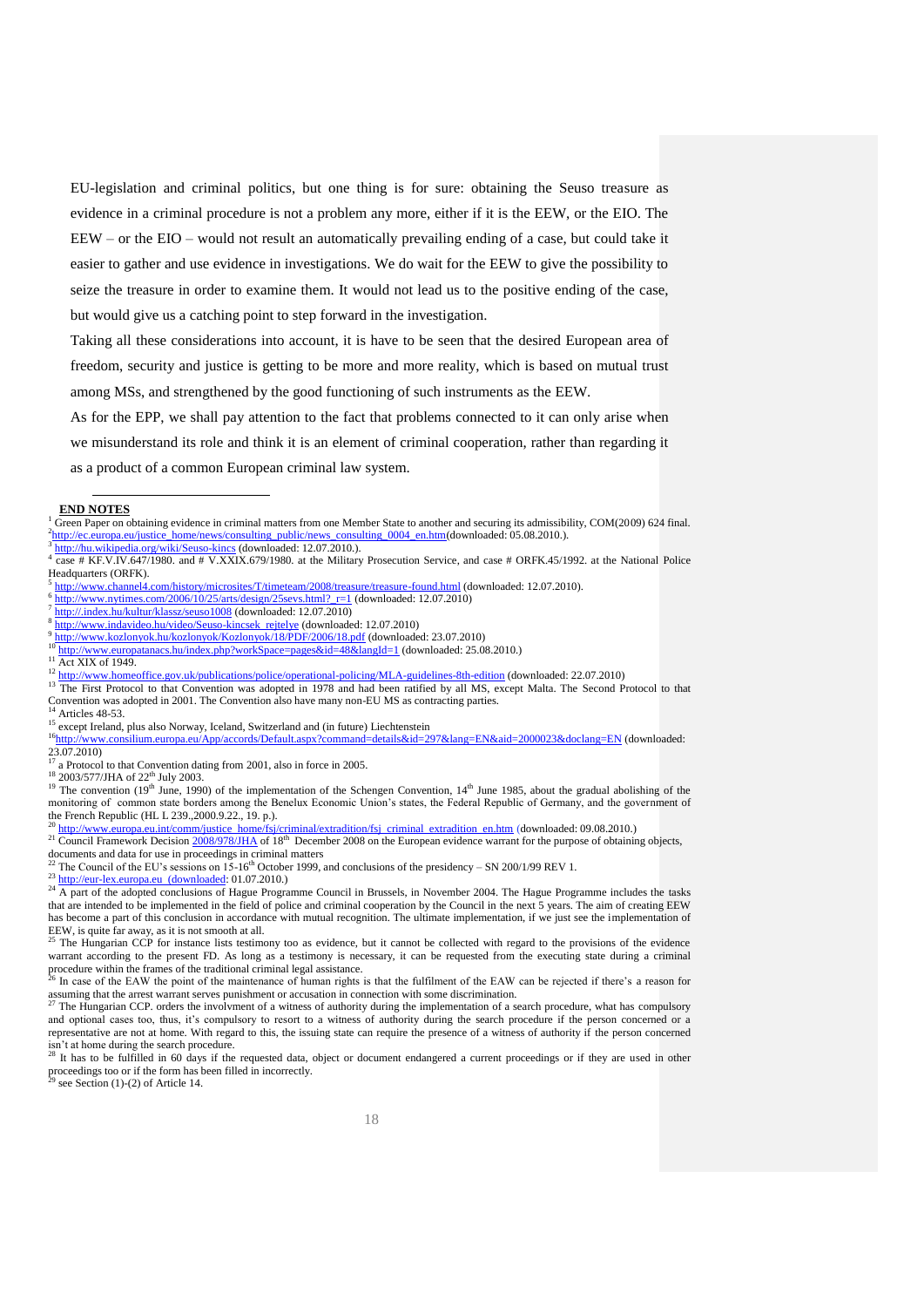- <sup>30</sup> LIGETI, Katalin: A bizonyítékok átadásáról szóló kerethatározat-tervezet (European Evidence Warrant) Keresztmetszet, Pólay Elemér Alapítvány, Szeged 2005, 139-145.p.
- $31$  Green Paper on obtaining evidence in criminal matters from one MS to another and securing its admissibility, COM(2009) 624 final.
- which was adopted on  $11^{th}$  of December 2009.
- <sup>33</sup> Initiative for a Directive of the European Parliament and of the Council regarding the European Investigation Order in criminal matters, 9145/10, Brussels, 29<sup>th</sup> of April 2010.
- as provided in Article 13 of the EUMLA and FD 2002/465/JHA
- <sup>35</sup> referred to in Articles  $18(1)(a)$ -(b), Article 18(2)(a) and (c) and Article 20 of the EUMLA
- $36$ Article 10(1) a) immunity or a privilege under the law of the executing State which makes it impossible to execute the EIO;
- b) its execution would harm essential national security interests, jeopardise the source of the information or involve the use of classified

information relating to specific intelligence activities;

- c) there is no other investigative measure available which will make it possible to achieve a similar result; or
- d) if the EIO has been issued in proceedings referred to in Article 4 (b)-(c) and the measure would not be authorised in a similar national case.
- $\frac{37}{29}$  Convention on Laundering, Search, Seizure and Confiscation of the Proceeds from Crime
- $38$  see paragraph c) of subsection (2) of section 33.

1

which was in 1980.

40 See paragraph a) of Article 7 of the EEW-decision.

- $\frac{1}{2}$  paragraph b) of Article 7 of the EEW-decision.
- $42$  Section (1)-(2) of Article 14 of the EEW-decision.  $43$  Paragraph d) of Article 13 of the EEW-decision.
- $44 \frac{\text{http://www.parliament.the-stationery-office.co.uk/pa/d199899/dhansrd/vo990625/text/90625w01.htm}{\text{http://www.parliament.the-stationery-office.co.uk/pa/d1199899/dhansrd/vo990625/text/90625w01.htm}}$  (downloaded 05.07.2010) 45 <http://www.parliament.uk/business/news/2010/07/european-investigation-order-statement> (downloaded: 06.08.2010,)
- 46http://www.paritain.chc.uk/business/2010/07/curopean-investigation-order-statement (downloaded: 06.08.2010,)<br>
4<sup>46</sup><http://www.civitas.org.uk/wordpress/2010/08/04/examining-the-european-investigation-order> (downloaded: 06
- [www.bbc.co.uk/news/uk-politics-10777870](http://www.bbc.co.uk/news/uk-politics-10777870) (downloaded: 06.08.2010.)
- $48 \overline{\text{Lisbon Treaty (2007), Article 69 E, point 1}}$

### $49$  Lisbon Treaty (2007), Article 69 E, point 2

- 50 Green Paper on criminal-law protection of the financial interests of the Community and the establishment of a European Prosecutor, COM
- (2001) 715 final (further: Green Paper (2001) <sup>51</sup> Green Paper (2001), point 3.1.1.; see also: EC Treaty, Article 280
- <sup>52</sup> Green Paper (2001), point 3.1.1.
- 53 ROMA, Mónica: A EPP would be a dangerous distraction, 2004[, http://www.cer.org.uk/articles/35\\_roma.html](http://www.cer.org.uk/articles/35_roma.html) (further: Roma (2004))
- <sup>54</sup> Lisbon Treaty, Article 69 E, point 4.
- <sup>55</sup> KHAN, Daniel-Erasmus: Max Huber as Arbitrator: The Palmas (Miangas) Case and Other Arbitrations, The European Journal of International Law, Vol. 18, no. 1, 2007., p. 165
- <sup>56</sup> ZŐDI, Zsolt: Az állami hatalom egysége és korlátozottsága, in: Szabadfalvi-Szabó B.-Szabó M.-H. Szilágyi-Takács-Ződi: Bevezetés a jog-és államtudományokba, Prudencia Juris, 1995., Miskolc, 254. p. (further: Ződi (1995))
- Ződi (1995), p. 255.
- <sup>58</sup> SHAW, Malcolm N.: Nemzetközi jog, CompLex Kiadó, 2008., Budapest, 521. p. (further: Shaw (2008))
- $^{59}$  See in detail: Shaw (2008), p. 527-531., 537-542. [In connection with this principle, the Eichmann-case shall be mentioned, in which the court proclaims that in such cases the international law does not limit the states practising their own sovereignty, on the contrary, it does need the judicial and executive organs of the states in order to bring the perpetrators to trial. – Shaw (2008), p. 540.] Shaw (2008), p. 542-543.
- <sup>61</sup> For example: Jean Bodin"s theory; in: Államelmélet, szerk. TAKÁCS, Péter. A Miskolci Egyetem Jogtörténeti és Jogelméleti Intézetének kiadványa, 1997, Miskolc, 53. p. [This is a basic principle which shall be completed by another one, which was fastened in the Lotus-case, where it is proclaimed that the limitation of the states' independency must not be a presumption, however the states must not practise their supreme powers over their own territories in absence of an affirmative rule. See in detail: The Lotus-case, [http://www.worldcourts.com/pcij/eng/decisions/1927.09.07\\_lotus/](http://www.worldcourts.com/pcij/eng/decisions/1927.09.07_lotus/); This was supported by the Eichmann-case, in which the court proclaimed that every state is completely sovereign within its own territory. This sovereignty is limited only by treaties regulating specific issues, or by customary law. See in detail: The Eichmann-case,<http://www.jstor.org/pss/1092085> ] Act XX. of 1949.

 $63$  See Article 2/A.  $\S$  (1)-(2) of Act XX. of 1949

<sup>64</sup> The UK and Ireland forcely dispute the EPP's necessity, referring to its intervention in state's sovereignty over its own judicial system. These states worry about the EPP"s wide-ranging competence, like the power to prosecute, arrest and imprison people for as long as he wishes, with no public hearing; or police can hold people without charge or evidence. According to them the main problems are the lack of accountability of the EPP to any national law offices or to Parliament; and an EPP on an – earlier - first Pillar base such as Article 280 is incompatible with the balance currently found in the Treaties whereby the application of criminal law should remain reserved to MS. - Letter from Bob Ainsworth MP, Parliamentary Under Secretary of State, to the Chairman, 2002., Parliamentary Under Secretary of State, to the Chairman, 2002., <http://www.publications.parliament.uk/pa/ld200203/ldselect/ldeucom/196/196101.htm> /further: Letter from Bob Ainsworth (2002)/ [We should also mention the legality problem of some international criminal tribunals (like ICTY, ICTR) of which it was said that they got their authority from the Security Council (SC) on the basis of the empowering regulations of Article 41. of the UN Charter, which had been accepted by the MS. In the EU conception the MSs have not given their recognisation in loosing their criminal competence in a basic contract. We could talk about some other discussed questions connected to the EPP - e.g. some thinks the EPP is a "hybrid system" which is impractical and likely to remove the prosecution function from democratic accountability, in addition, it fastens the risk of "forum-shopping", with the EPP selecting the forum where he is most likely to secure a conviction -, but these would not keep the scope of this paper.]

 $^5$  MARTY, M. Delmas - VERVAELE, J.A.E.: The Implementation of the Corpus Juris in the Member States, Volume I., Intersentia, 2000., p.19. <sup>66</sup> It shall be noted that the EPP"s conception involves in both the features of the accusatorial model and the inquisitorial model"s, as it refers the principle of public prosecution (inquisitorial) but it is surveillanced by the "judge of freedom" (accusatorial).

 $^{67}_{68}$  Letter from Bob Ainsworth (2002)

[www.eurojust.europa.eu](http://www.eurojust.europa.eu/)

<sup>69</sup> See also: Follow-up Report on the Green Paper on the criminal-law protection of the financial interests of the EC and the establishment of a European Prosecutor; 2003, p. 12.